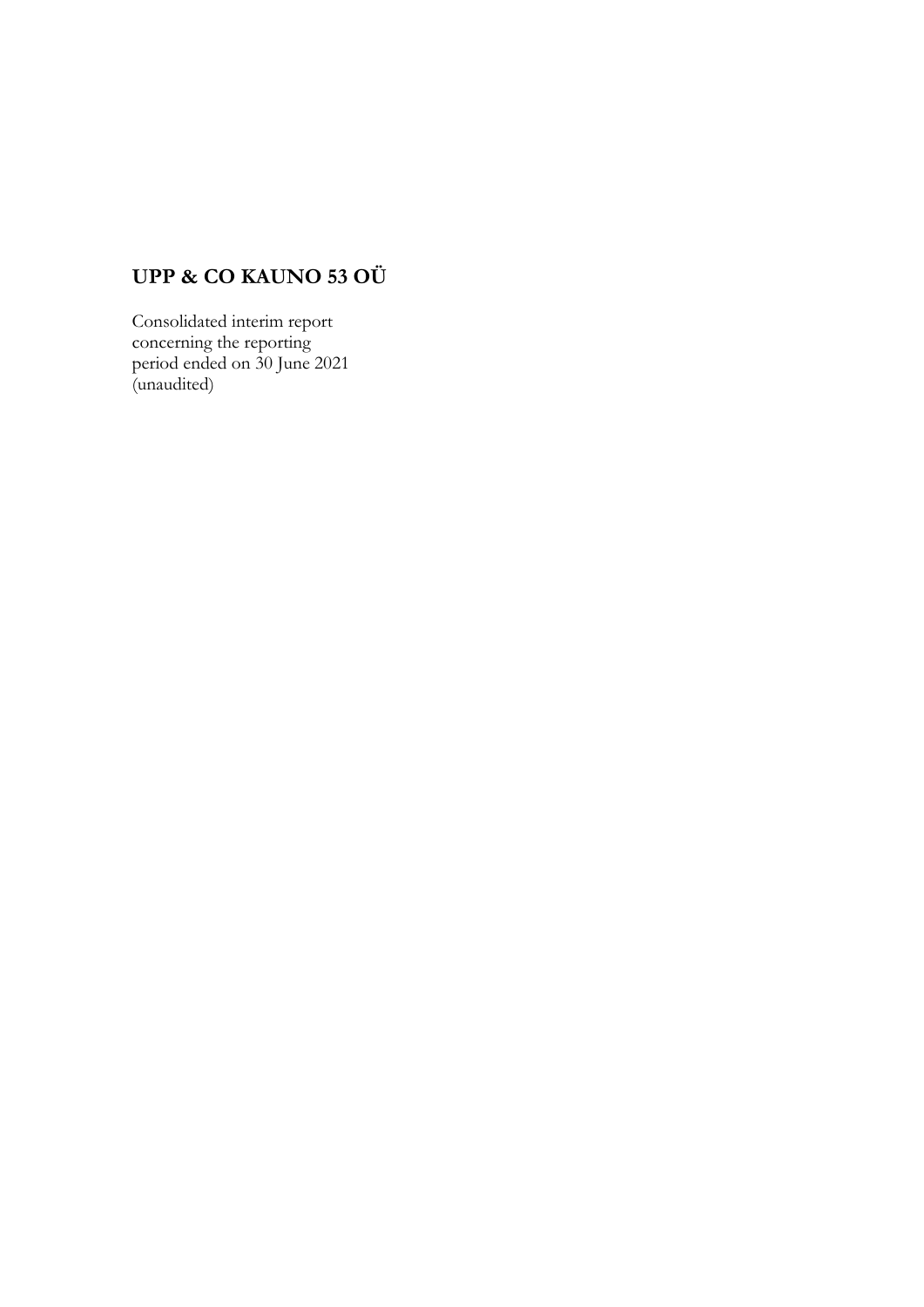## **CONSOLIDATED INTERIM REPORT**

|  |  | UPP & CO KAUNO 53 OÜ |  |
|--|--|----------------------|--|
|  |  |                      |  |

Beginning of reporting period: 1 January 2021 End of reporting period: 30 June 2021

Registry code: 14194597

Registered office: Pärnu mnt 141

Tallinn 11314 Harju County

Telephone: +372 6616 450

e-mail address: website address: property@unitede numberrtners.ee www.unitedpartners.ee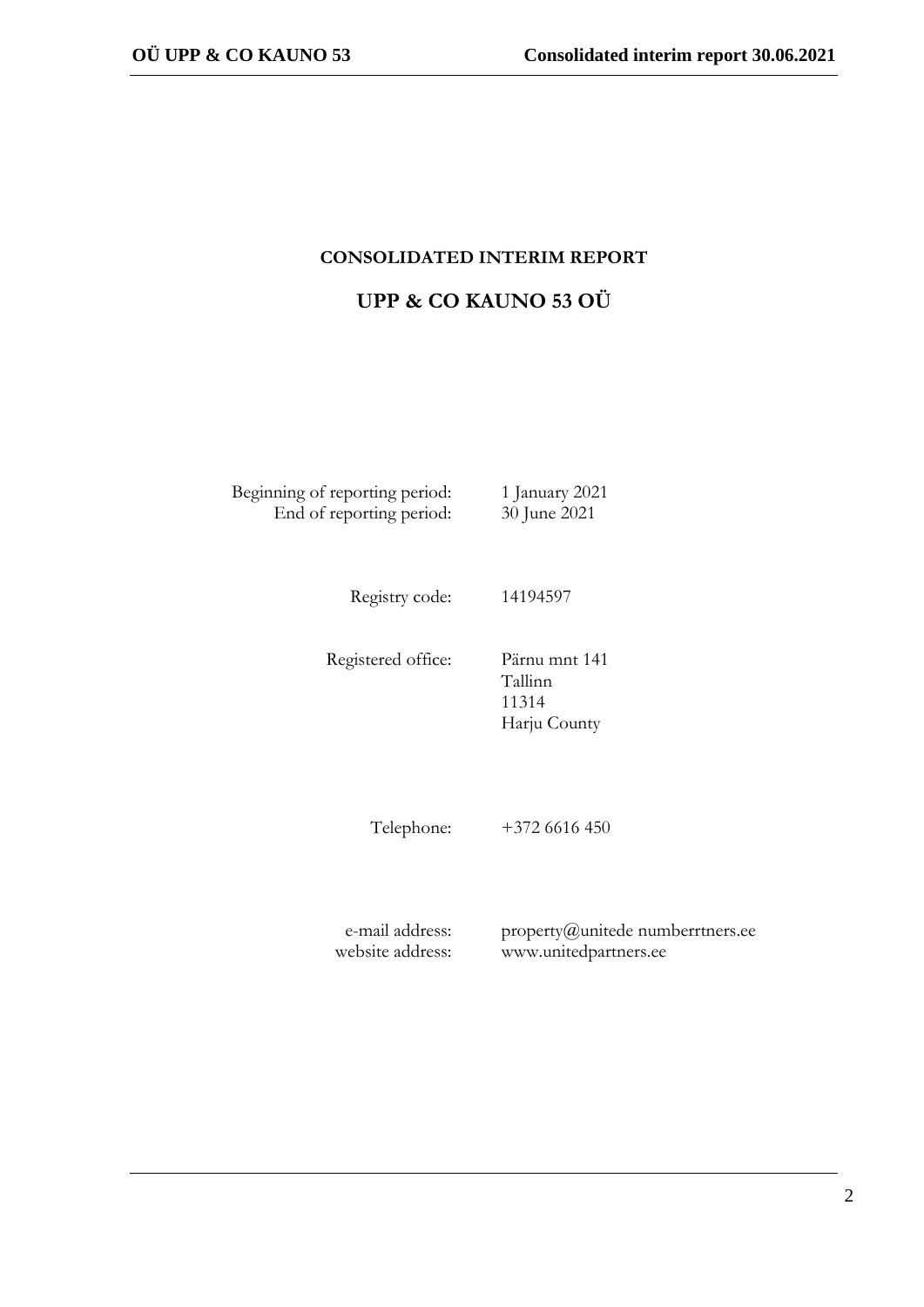# Table of contents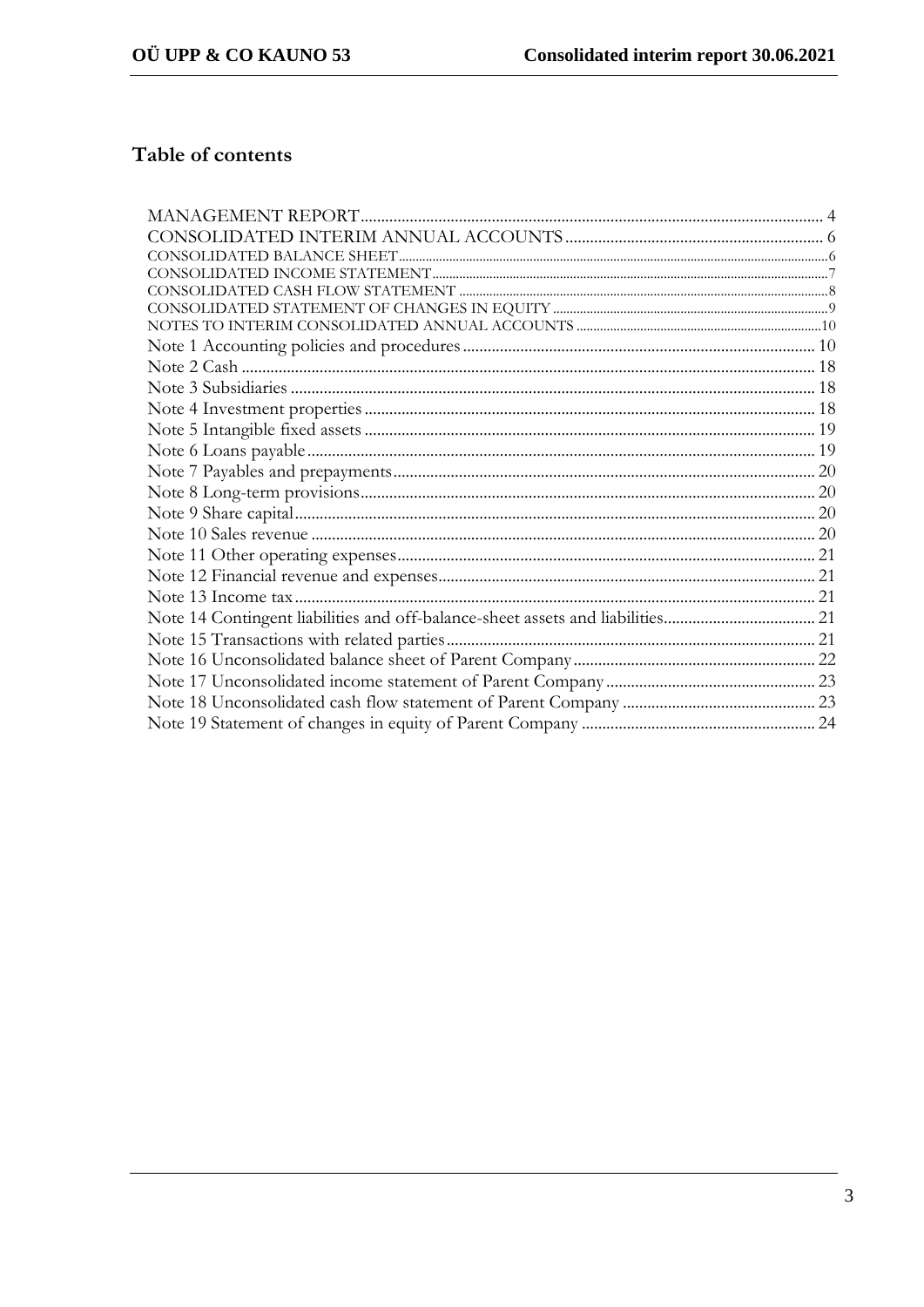# **MANAGEMENT REPORT**

## **General information**

UPP & CO Kauno 53 OÜ, the parent company of the consolidation group, was founded in order to acquire and manage investment property and involve additional capital for these transactions.

In 2017, the company acquired 100% holding in Promalita UAB, a company registered in the Republic of Lithuania, which owns a logistics centre near Vilnius. The net internal area of the centre is 21,232 m2 and it is fully rented out. Rimi retail chain is the anchor tenant.

The group considers the general (macroeconomic) condition of the operating environment to be good and its impact on economic performance is neutral. Likewise, the business operations of the group are not affected by seasonality as the economic activity is not cyclical by nature. The activities of the company have no major environmental and social impacts.

No risks related to fluctuations in currency exchange, interest and stock exchange rates have emerged during the financial year and the period of preparation of the report. Since the consolidation group was created solely for its current activities, there are no planned structural changes in business operations.

The management is not in possession of any information concerning trends, uncertainties, claims, obligations or events that could likely have a significant impact on the prospects of the Company in the period following the reporting period outside the regular commercial activities of the consolidation group.

The commercial activities of the consolidation group constitute collecting income from rent, managing the real estate object, and servicing loan obligations. Loan obligations comprise bonds with a fixed interest rate and an investment loan whose interest is also fixed with a derivative contract. In terms of income, there is stable triple net lease income from lessees that is for the most part fixed with medium to long-term contracts and indexed according to inflation. Arising from the commercial activities of the consolidation group, its economic activities and financial results are generally not easily affected by various external factors.

## **Important events**

## **Amendments to Final Terms of the Note Issue**

On May 25th, 2021 UPP & CO Kauno 53 OÜ (the Issuer) asked for the consent of the Majority Investors of the ISIN EE3300111152 note issue (the Note Issue) to change the following final terms of the Note Issue:

- Interest Rate as set out in Section 2 Subsection 7.12 of the Final Terms to be changed to 6% starting from 18th July 2021 (included);
- Maturity Date as set out in Section 2 Subsection 7.14 of the Final Terms to be changed to 17th July 2024.

As of June 17th, 2021 the Issuer had received the necessary consents from the Majority Investors and the Collateral Agent to change the final terms accordingly. With the Issuer's June 17th, 2021 announcement to the First North, the amended final terms came into force. The amended final terms will results in annual decrease in financial costs and improved liquidity by a minimum of 94,000 euros.

With the amendments in force, the Issuer had to buy back some of the notes from the investors who did not wish to continue in the Note Issue under the amended terms. Due to that the Issuer asked it's subsidiary, Promalita UAB to repay 450,000 euros of the shareholder's loan issued by the Issuer to Promalita UAB for the acquisition of Vievis Logistics Centre.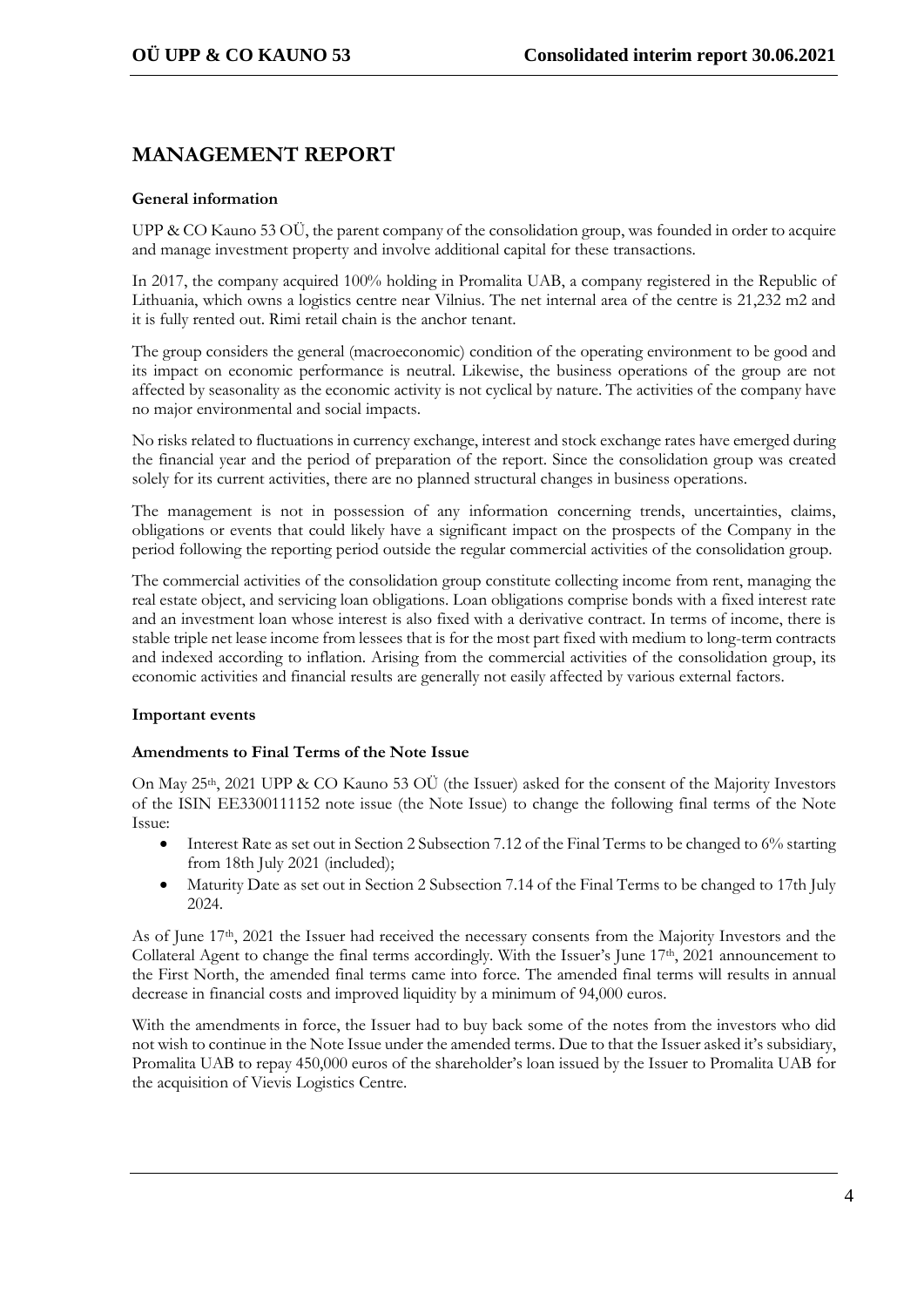## **Comment on 2Q and 6 months of 2021 economic performance**

Net rental income was 327,504 euros in 2Q 2021 (326,520 euros in 2Q 2020) and 657,303 euros for the six months of 2021 (654,089 euros for 6 months of 2020). Operating profit was 256,608 euros in 2Q 2021 (249,744 euros in 2Q 2020) and 499,048 euros for the six months of 2021 (503,046 euros for 6 months of 2020). Net income was 98,309 euros in 2Q 2021 (110,421 euros in 2Q 2020) and 183,975 euros for the six months of 2021 (193,467 euros for 6 months 2020).

The economic performance is in line with management's expectations. The slight decrease in net income for 2Q 2021 and 6 months of 2021 is due to the abnormally low income tax in the previous reporting period.

The company's sole business activity is to collect rental revenue, manage the Vievis Logistics Centre and service its liabilities to lenders and investors. Liabilities include the subordinated bonds with a fixed interest rate and the investment loan which' rate is also fixed with an interest rate swap agreement. On the revenue side the company earns stable triple-net rental income from reputable tenants, which is fixed with mediumterm agreements but is subject to indexation. Due to the economically fixed nature of the company, there needs to be major event in the overall economy or in the company's business activities for them to have significant effect on the company's financial results.

|                               | 2021     | 2020     |
|-------------------------------|----------|----------|
| Financial ratios of the Group | 6 months | 6 months |
| Debt to equity ratio          | 7.34     | 9.45     |
| Debt ratio                    | 0.90     | 0.94     |
| Long-term debt ratio          | 0.89     | 0.90     |
| Return on equity %            | 11.83%   | 13.94%   |
| Equity ratio                  | 0.10     | 0.08     |
| Return on assets $\%$         | $1.09\%$ | $1.14\%$ |

#### **Formulas for ratios**

Debt to equity ratio  $=$  interest bearing liabilities/equity Debt ratio = liabilities/(liabilities+ equity) Long-term debt ratio  $=$  long-term liabilities/(long-term liabilities  $+$  equity) Return on equity (ROE %) = (net profit/average equity for 12 months)  $*100$ Equity ratio  $=$  equity/average assets (12 months) Return on fixed assets (ROA %) = net profit/fixed assets \*100

#### **Management board and Supervisory board**

The management board of UPP & CO Kauno 53 OÜ consists of one member: Marko Tali, Chairman of the Management Board.

The supervisory board of UPP & CO Kauno 53 OÜ consists of three members: Mart Tooming, Tarmo Rooteman, Hallar Loogma.

No remuneration or other benefits are provided to the members of the management board and the supervisory board.

Other than the management board and the supervisory board, the Company has no employees.

UPP & CO Kauno 53 OÜ is a going concern.

Member of Management Board Marko Tali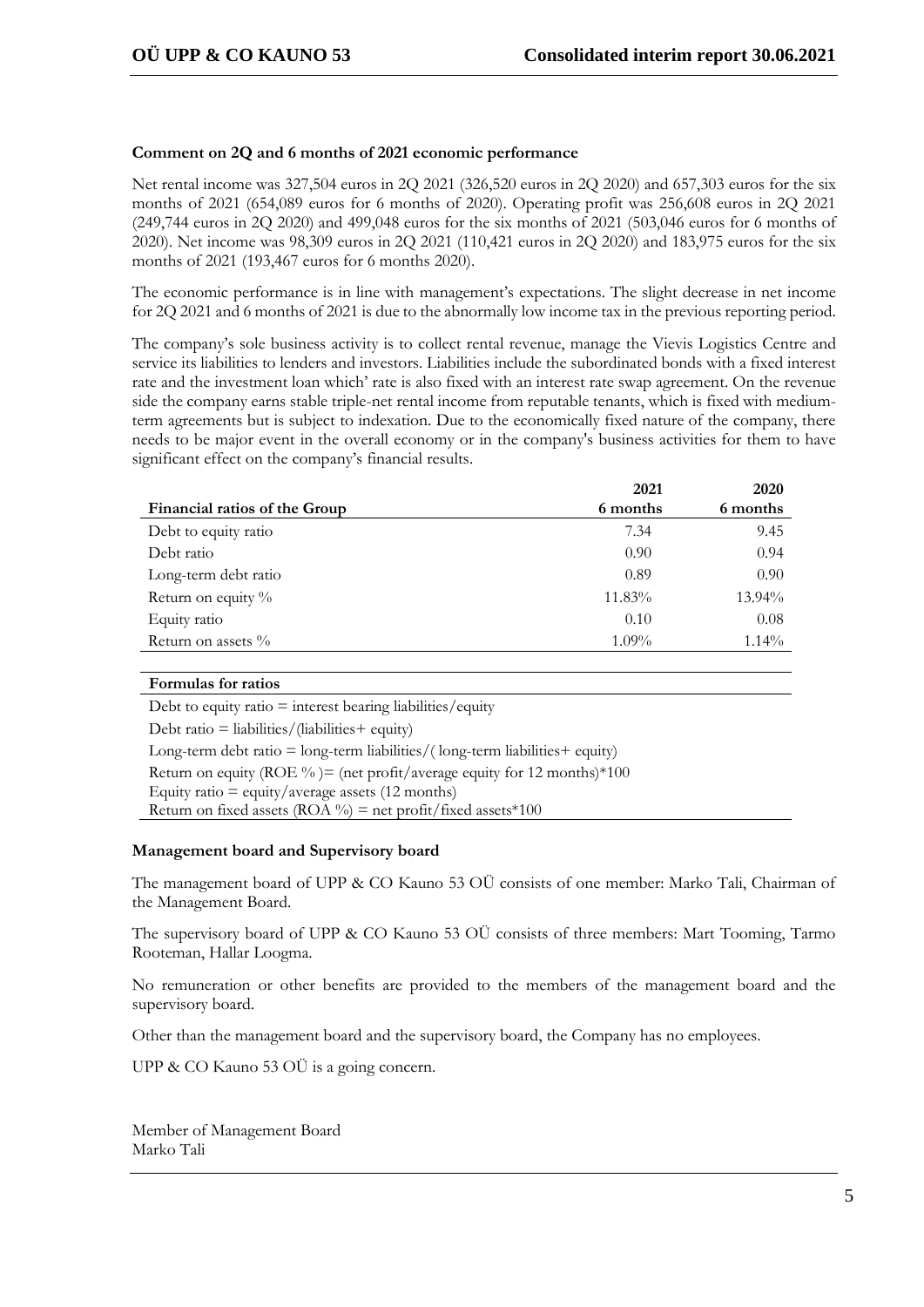# **CONSOLIDATED INTERIM ANNUAL ACCOUNTS**

# **CONSOLIDATED BALANCE SHEET**

(EUR)

|                                  | 30.06.2021 | 30.06.2020 | <b>Note</b>    |
|----------------------------------|------------|------------|----------------|
|                                  |            |            |                |
| Cash                             | 510,426    | 302,999    | $\overline{2}$ |
| Receivables and prepayments      | 10,232     | 149,321    |                |
| Total current assets             | 520,658    | 452,320    |                |
|                                  |            |            |                |
| Investment properties            | 15,750,000 | 15,750,000 | 4              |
| Tangible fixed assets            | 5,345      | 10,371     |                |
| Goodwill                         | 533,678    | 747,146    | 5              |
| <b>Total fixed assets</b>        | 16,289,023 | 16,507,517 |                |
|                                  |            |            |                |
| <b>TOTAL ASSETS</b>              | 16,809,681 | 16,959,837 |                |
|                                  |            |            |                |
| Short-term loans payable         | 460,000    | 460,000    | 6              |
| Payables and prepayments         | 148,564    | 157,211    | 7              |
| <b>Total current liabilities</b> | 608,564    | 617,211    |                |
|                                  |            |            |                |
| Long-term loans payable          | 12,195,184 | 12,655,184 | 6              |
| Long-term provisions             | 2,282,822  | 2,300,058  | 8              |
| Total non-current liabilities    | 14,478,006 | 14,955,242 |                |
|                                  |            |            |                |
| <b>TOTAL LIABILITIES</b>         | 15,086,570 | 15,572,453 |                |
|                                  |            |            |                |
| Share capital                    | 2,500      | 2,500      | 9              |
| Retained earnings                | 1,720,611  | 1,384,884  |                |
| <b>TOTAL EQUITY</b>              | 1,723,111  | 1,387,384  |                |
|                                  |            |            |                |
| TOTAL LIABILITIES AND EQUITY     | 16,809,681 | 16,959,837 |                |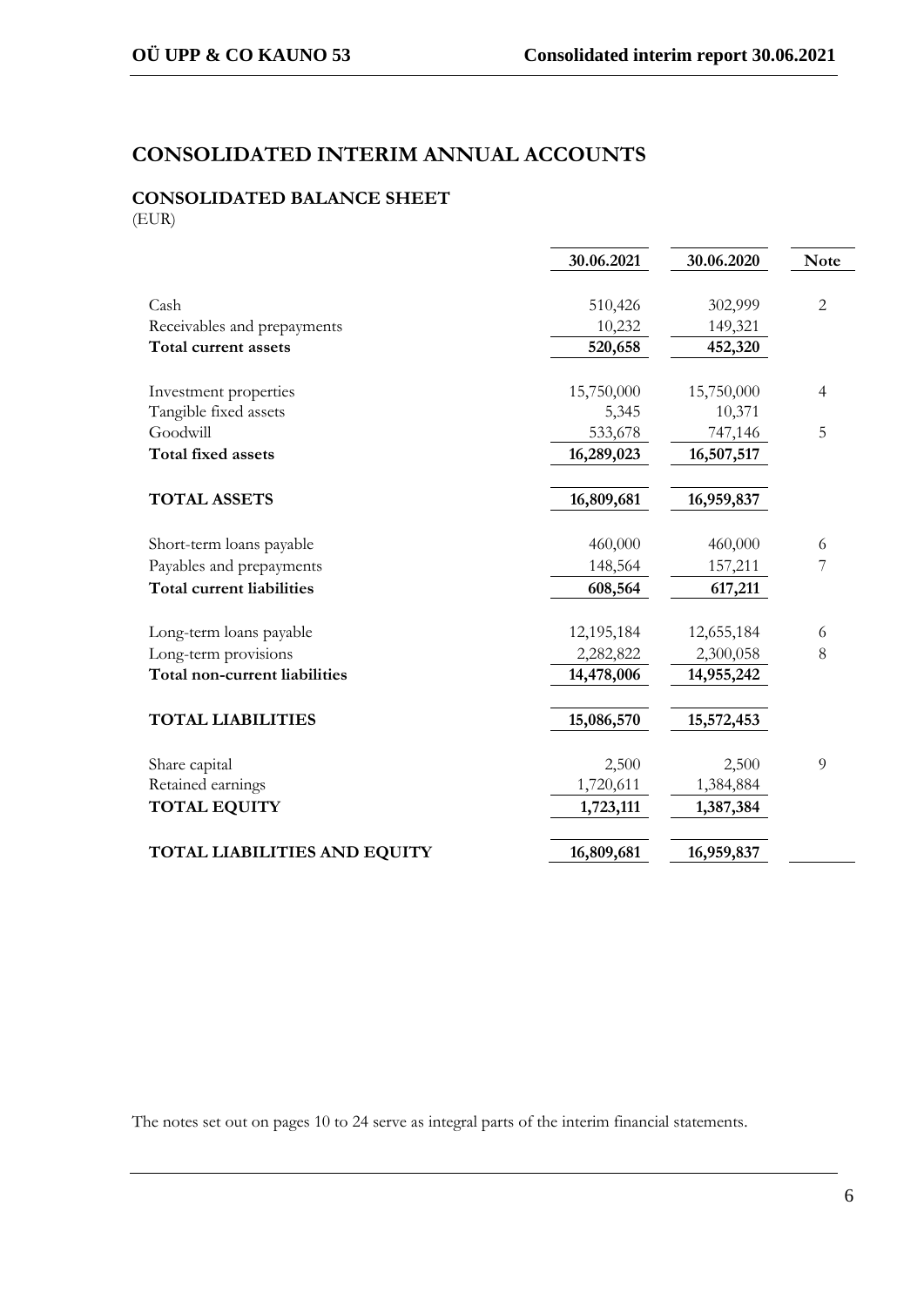## **CONSOLIDATED INCOME STATEMENT**

(EUR), per year

|                                                                             | 2021<br>Q <sub>2</sub> | 2021<br>6 months     | 2020<br>$\mathbf{Q}2$ | 2020<br>6 months     | <b>Note</b> |
|-----------------------------------------------------------------------------|------------------------|----------------------|-----------------------|----------------------|-------------|
| Sales revenue                                                               | 327,504                | 657,303              | 326,520               | 654,089              | 10          |
| Other operating expenses<br>Staff costs                                     | $-16,301$<br>$-96$     | $-48,759$<br>$-193$  | $-21,490$<br>$-80$    | $-40,471$<br>$-160$  | 11          |
| Depreciation of fixed assets                                                | $-54,499$              | $-109,096$           | $-55,206$             | $-110,412$           | 5           |
| <b>Operating profit</b>                                                     | 256,608                | 499,048              | 249,744               | 503,046              |             |
| Financial income (expenses)                                                 | $-139,991$             | $-280,123$           | $-138,666$            | $-277,843$           | 12          |
| Profit before income tax                                                    | 116,617                | 219,132              | 111,078               | 225,203              |             |
| Income tax<br>Net profit for financial year                                 | $-18,308$<br>98,309    | $-35,157$<br>183,975 | $-657$<br>110,421     | $-31,736$<br>193,467 | 13          |
| including the share of the owners<br>of the parent company in net<br>profit | 98,309                 | 183,975              | 110,421               | 193,467              |             |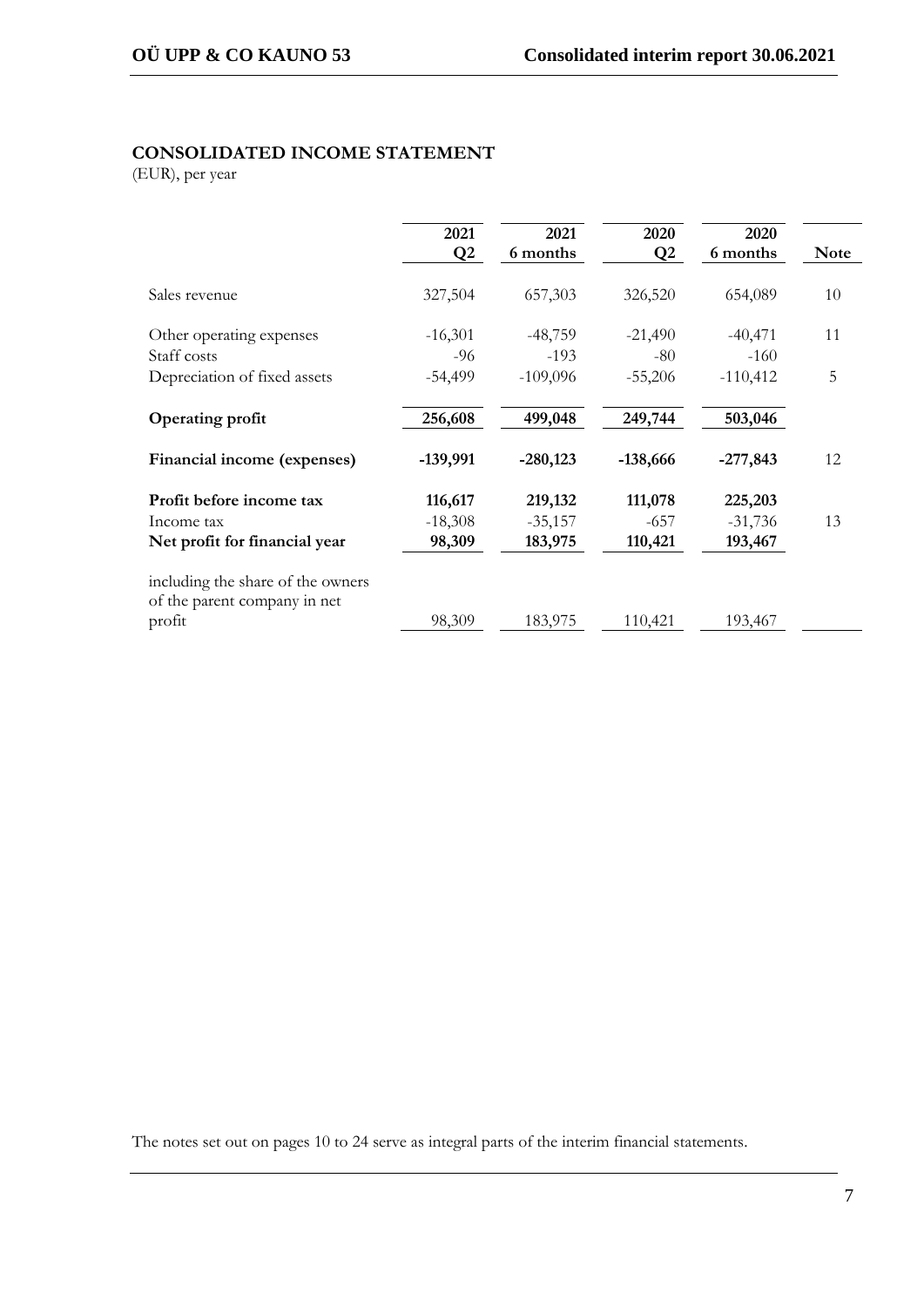## **CONSOLIDATED CASH FLOW STATEMENT**

(EUR), per year

|                                                                       | 2021 2Q    | 2021<br>6 months | 2020 2Q    | 2020<br>6 months | <b>Notes</b> |
|-----------------------------------------------------------------------|------------|------------------|------------|------------------|--------------|
| Operating profit (loss)<br>Adjustments (depreciation of fixed         | 256,608    | 499,255          | 249,744    | 503,046          |              |
| assets)<br>Change in receivables and prepayments                      | 54,499     | 109,096          | 55,206     | 110,412          |              |
| related to operating activities<br>Change in payables and prepayments | $-2,258$   | $-3,749$         | $-4,127$   | $-141,109$       |              |
| related to operating activities                                       | $-64,709$  | $-70,628$        | $-21,079$  | $-24,429$        |              |
| Total cash flow from operating                                        |            |                  |            |                  |              |
| activities                                                            | 244,140    | 533,974          | 279,744    | 447,920          |              |
| Repayments of loans received and                                      |            |                  |            |                  |              |
| redemption of bonds                                                   | $-115,000$ | $-230,000$       | $-115,000$ | $-230,000$       | 6            |
| Interest paid                                                         | $-131,037$ | $-271,169$       | $-138,665$ | $-277,840$       |              |
| Total cash flow from financing                                        |            |                  |            |                  |              |
| activities                                                            | $-246,037$ | $-501,169$       | $-253,665$ | $-507,840$       |              |
| Total cash flow                                                       | $-1,897$   | 32,805           | 26,079     | $-59,920$        |              |
| Cash at beginning of period                                           | 512,323    | 477,621          | 276,920    | 362,919          | 2            |
| Change in cash                                                        | $-1,897$   | 32,805           | 26,079     | $-59,920$        |              |
| Cash at end of period                                                 | 510,426    | 510,426          | 302,999    | 302,999          | 2            |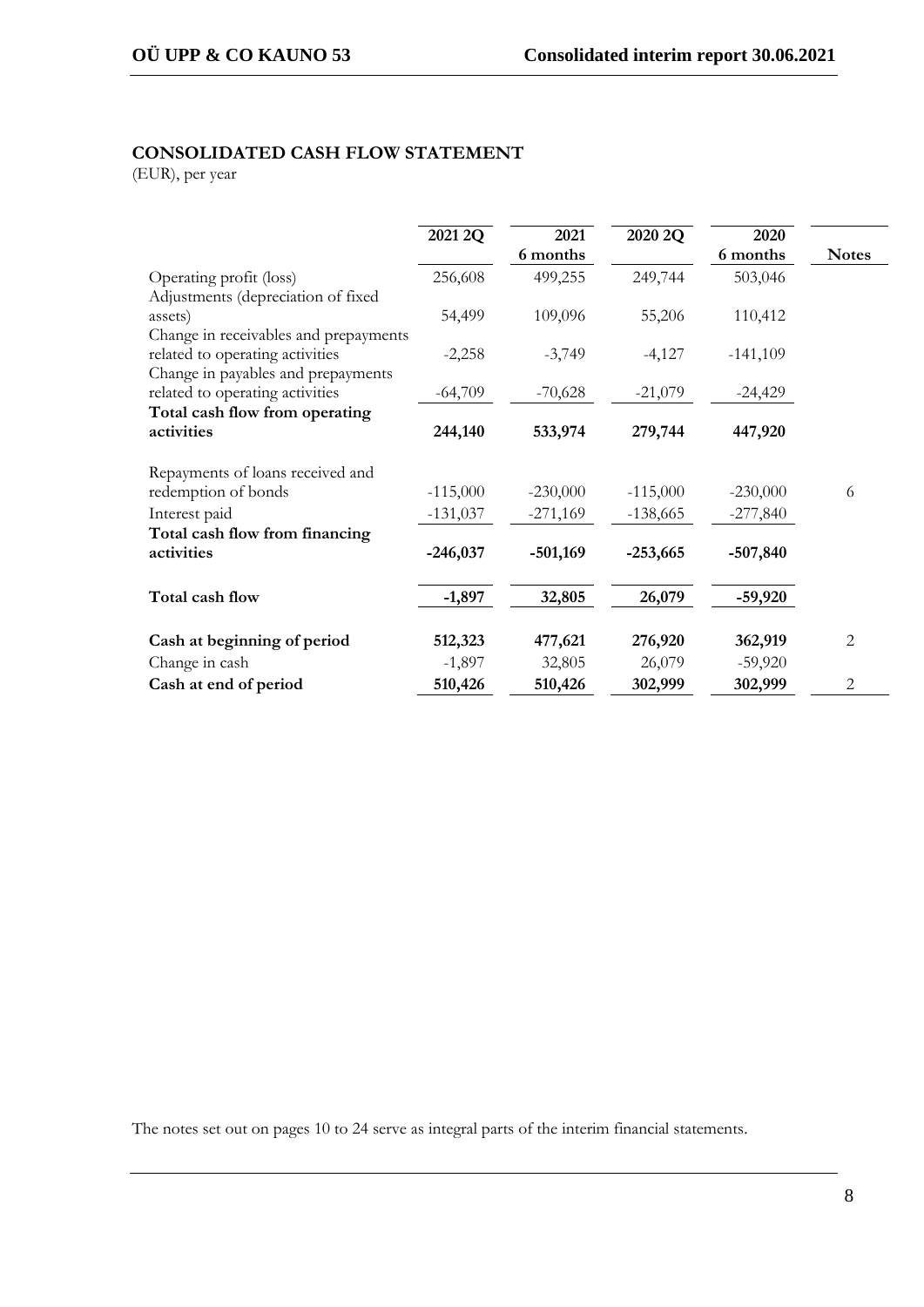## **CONSOLIDATED STATEMENT OF CHANGES IN EQUITY** (EUR)

|                             | Share capital  | Retained<br>earnings | Equity<br>Total |
|-----------------------------|----------------|----------------------|-----------------|
| As of 31,12,2020            | 2,500          | 1,536,636            | 1,539,136       |
|                             |                |                      |                 |
| Profit for reporting period | $\overline{0}$ | 183,975              | 183,975         |
| As of 30,06,2021            | 2,500          | 1,720,611            | 1,723,111       |
|                             |                |                      |                 |
| As of 31,12,2019            | 2,500          | 1,142,868            | 1,145,368       |
|                             |                |                      |                 |
| Profit for reporting period | $\overline{0}$ | 193,467              | 193,467         |
| As of 30.06.2020            | 2,500          | 1,384,884            | 1,387,384       |

More detailed information on share capital and changes therein is available in Note 9.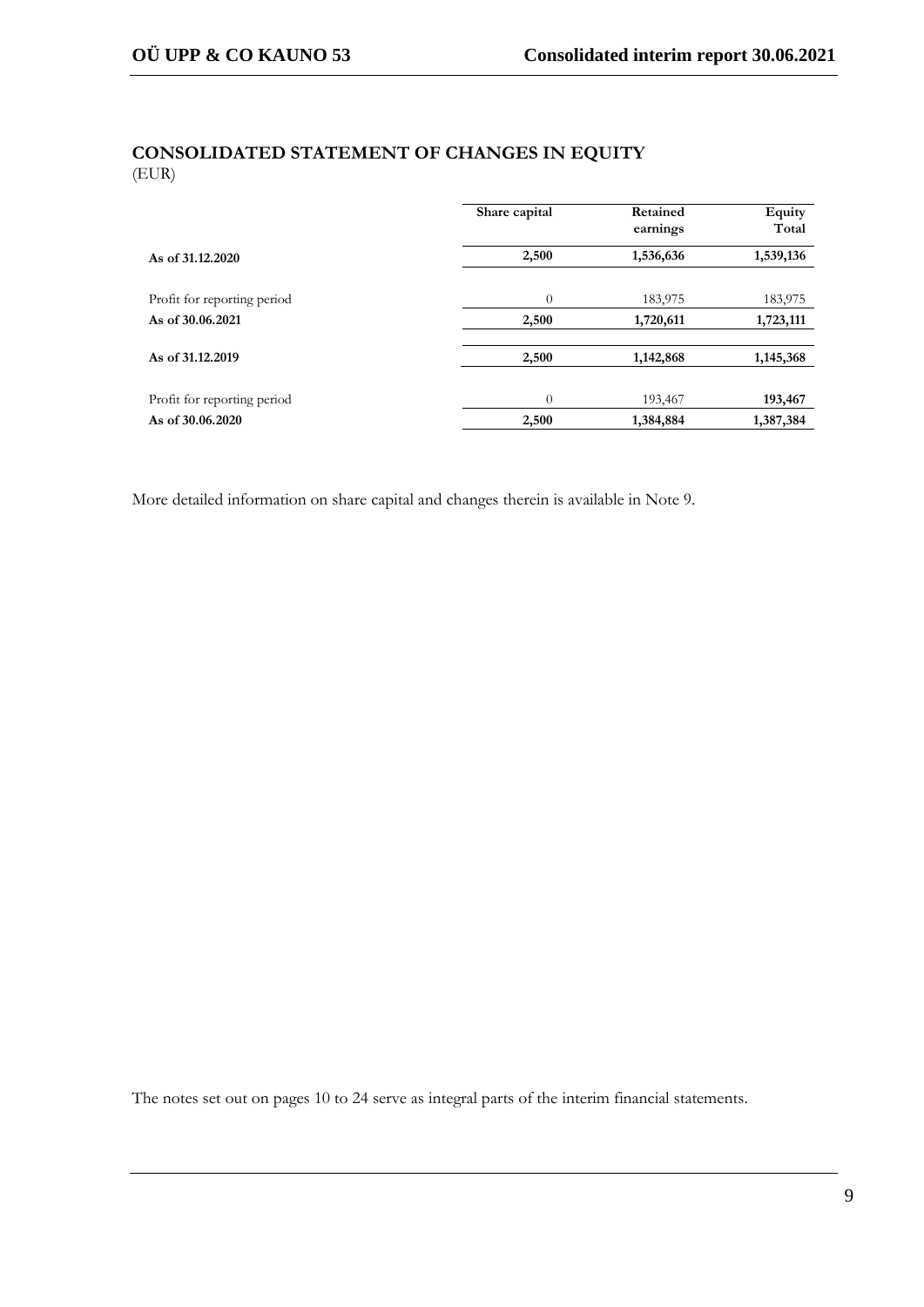## **NOTES TO INTERIM CONSOLIDATED ANNUAL ACCOUNTS**

## **Note 1 Accounting policies and procedures**

OÜ UPP & CO Kauno 53 (hereinafter the Parent Company) is a company registered and operating in Estonia. The interim consolidated annual accounts reflect the consolidated assets, liabilities, equity, economic results and cash flow of the Parent Company and UAB Promalita, its Lithuanian subsidiary (hereinafter jointly referred to as the Group).

The interim consolidated annual accounts of OÜ UPP & CO Kauno 53 for 6 months 2021 have been prepared in compliance with the Estonian Financial Reporting Standard. The Estonian Financial Reporting Standard is based on internationally acknowledged principles of accounting and reporting, the primary requirements of which are provided for in the Accounting Act, which are supplemented by guidelines issued by the Accounting Standards Board of the Republic of Estonia.

The interim consolidated financial statements have been prepared in euros.

A description of the significant accounting policies and procedures as well as bases for evaluation is provided below.

## **A. Consolidation**

The interim consolidated annual accounts contain the financial indicators of OÜ UPP & CO Kauno 53 and its subsidiaries, which have been consolidated on a line-by-line basis. Subsidiaries are consolidated from the date dominant influence or joint control was transferred to the group and its consolidation is terminated from the date the group loses dominant influence or joint control.

Subsidiaries are companies controlled by the parent company. A subsidiary is deemed to be under the control of the parent company if the parent company holds either directly or indirectly more than 50% of the voting shares of the subsidiary or is in some other manner able to control the management and financial policies of the subsidiary.

Subsidiaries use the same accounting principles in their reports as the parent company. All intra-group transactions, receivables and payables as well as unrealised gains and losses from transactions concluded between the group companies have been eliminated from the interim and annual accounts in full. Unrealised losses are not eliminated if they essentially represent impairment.

Minority shareholding, which is the part of the subsidiary's profit or loss and net assets that does not belong to the group, is recorded on a separate line in the consolidated income statement and balance sheet (under equity).

New subsidiaries are reported on the consolidated interim and annual accounts using the purchase method. The acquisition cost of companies recorded by the purchase method is divided by the fair value of the assets, liabilities and contingent liabilities as of the acquisition date. The share of the acquisition cost that exceeds the fair value of assets, liabilities and contingent liabilities acquired is recognised as goodwill.

## **B. Investments in subsidiaries and affiliates in the unconsolidated balance sheet of the**

## **parent company**

Pursuant to the Estonian Financial Reporting Standard, the primary unconsolidated accounts of the consolidating unit (parent company) must be separately presented in the notes to the financial statements. The primary accounts of the parent company have been prepared using the same accounting policies as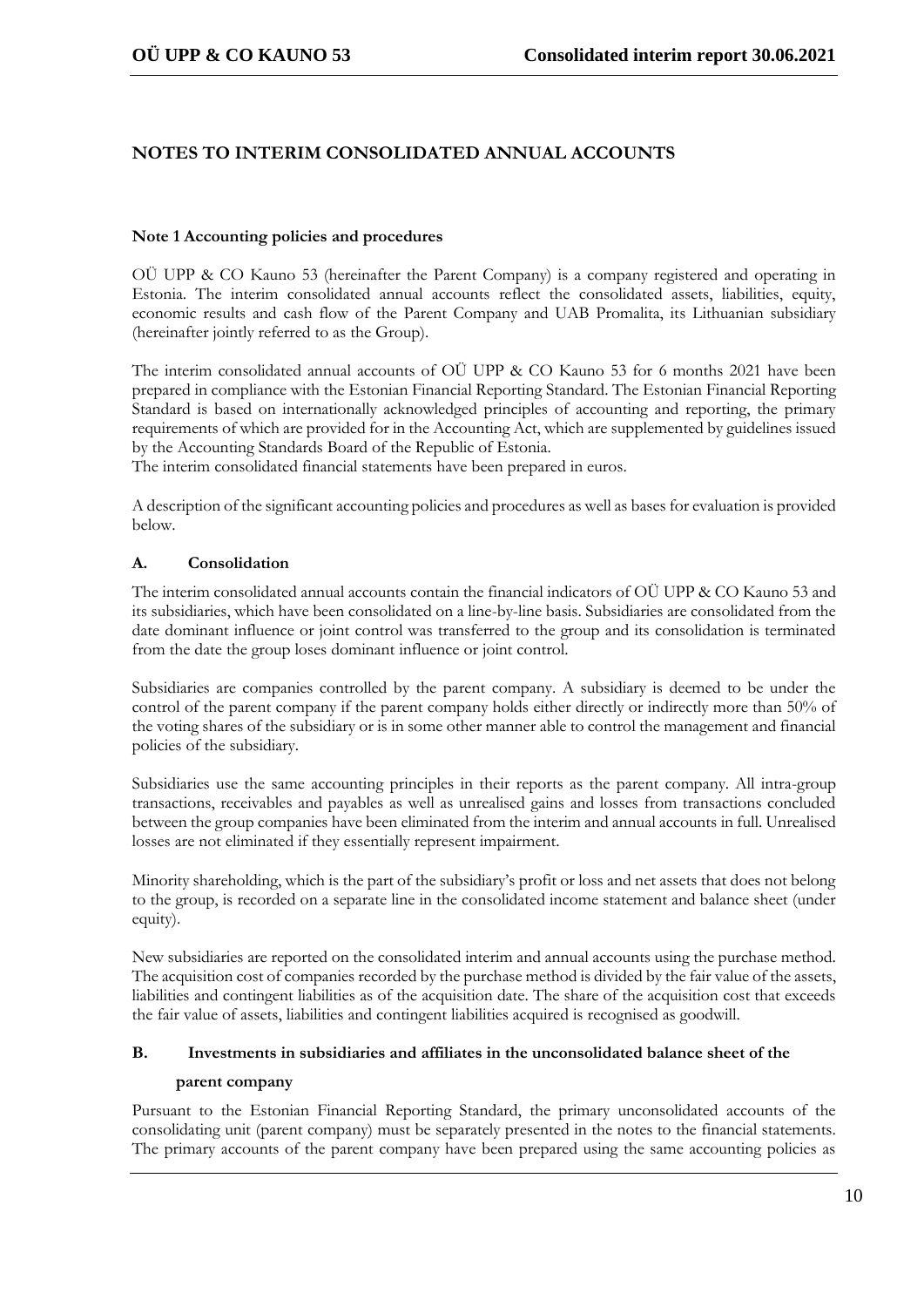applied in preparing the consolidated annual accounts, except for investments in subsidiaries that have been recognised in the unconsolidated balance sheet at acquisition cost.

Dividends paid out by subsidiaries and affiliates are recognised as financial income as of the moment the parent company becomes entitled to these dividends, excluding the part of dividends paid out on account of the available equity earned by the subsidiary or affiliate before the acquisition of the company by the group. The respective proportion of the dividends is recognised as a reduction of the investment.

## **C. Cash**

Bank account balances and cash in hand are recognised under the balance sheet entry "Cash". Cash flow from operating activities has been calculated using the indirect method. Cash flow from investment and financing activities is recognised by using the direct method, i.e. presented as the gross earnings and payments in the reporting period.

## **D. Financial assets**

All financial assets are initially registered at their acquisition cost, which is equal to the fair value of the consideration paid for the financial asset in question. The initial acquisition cost also includes all the costs directly attributable to the acquisition of financial assets, including the fees payable to agents and advisers, the non-refundable taxes attributable to the transaction and other similar costs, and excluding the costs attributable to the acquisition of such financial assets that are recognised at fair value with changes through profit or loss.

All purchases and sales of financial assets under regular market conditions are recognised on the relevant transaction dates, i.e. on the date when the group enters into the obligation (e.g. enters into a contract) for the purchase or sale of certain financial assets. Purchases and sales performed under regular market conditions mean such purchases and sales, in the event of which the financial asset purchased or sold is transferred from the seller to the buyer during the period that has been established on the market or required under the relevant market regulations.

All financial assets are recognised at their fair value after they have been initially registered, except:

- a) receivables from other parties, which the group has not acquired for resale and held-to-maturity financial investments – these are recognised at the adjusted acquisition cost;
- b) investments in shares and other equity instruments whose fair value cannot be reliably determined (including derivatives related to such assets) – these are recognised at their acquisition cost.

## Financial assets recognised at fair value

Financial assets recognised at fair value are revalued on each balance sheet date at the fair value of the moment from which the potential transaction costs attributable to the realisation of the assets have not been subtracted. The fair value of securities listed on the stock exchange is based on the closing prices of the balance sheet date and the official exchange rates of the European Central Bank. The fair value found on the basis of all information available to the group about the value of the investment is used for securities not listed on the stock exchange.

Profits and losses arising from changes in the fair value are recorded in the income statement under "Financial income and expenses". Profits and losses arising from realisation of financial assets reported at the fair value as well as the interest and dividends on the corresponding securities are recorded in the income statement under "Financial income and expenses".

Changes in the fair value of the financial assets acquired for trading are recognised as profit or loss in the income statement of the accounting period. Changes in the fair value of other financial assets recognised at fair value are recognised consistently (i.e. under equal conditions as of the moment of acquisition of the assets until the realisation of the assets) in equity in the fixed assets revaluation reserve. Differences in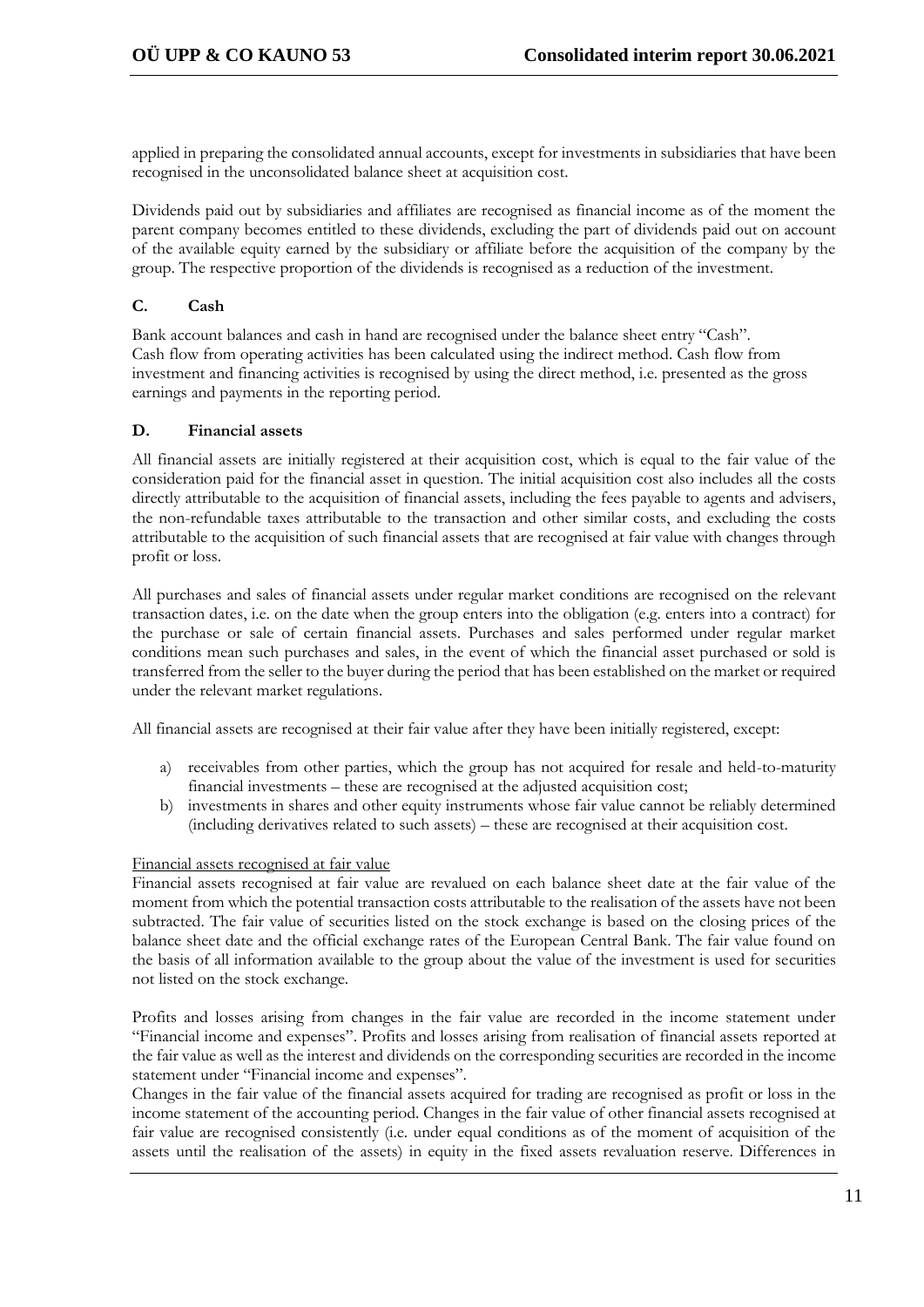revaluation caused due to changes in exchange rates of financial assets in foreign currencies, interest income calculated on the basis of the internal interest rate and dividend income received on equity instruments are immediately recognised in the income statement.

Securities (shares, bonds, debenture bonds, fund units, etc.) that will probably not be sold in the next twelve months (excluding investments in subsidiaries and affiliates) and securities with a fixed maturity date of more than twelve months after the balance sheet date and loans granted with a maturity date of more than twelve months after the balance sheet date are recognised as long-term financial investments (other longterm investments in shares and securities and long-term receivables).

An evaluation is done every balance sheet date to determine whether there are any circumstances suggesting possible impairment of assets. If such circumstances exist, financial assets are written down as follows:

- a) A financial asset recognised at amortised cost (such as a receivable or a held-to-maturity debt security) is written down to the present value of its estimated future cash flows (discounted at the asset's original effective interest rate);
- b) A financial asset recognised at acquisition cost (such as shares or other equity instruments whose fair value cannot be measured reliably) is written down to the present value of its estimated future cash flow (discounted at the current average market rate of return for a similar financial asset);
- c) A financial asset recognised at fair value is written down to its fair value.

An impairment loss is recognised as an expense in the income statement. In the case of financial assets that are recognised at fair value with changes via the equity revaluation reserve, the negative revaluation reserve that has thus far been recognised in equity will be transferred to the income statement upon the identification of impairment characteristics.

Reversal of impairment losses:

- (a) If the value of a financial asset recognised at amortised cost that has been written down in a previous period increases, the previously recognised impairment loss is reversed, resulting in the carrying amount of the asset to be the lower of (1) the present value of the asset's estimated future cash flow and (2) the balance sheet residual value using the amortised cost of the asset that would have been measured had the impairment loss not been recognised. Reversals of impairment losses are recognised in the income statement.
- (b) Write-downs of assets that are recognised at acquisition cost because their fair value cannot be reliably determined are not cancelled.
- (c) Upon the reversal of impairment losses of financial assets at fair value with changes that are recognised via the equity revaluation reserve, the following will be used as the basis: upon the reversal of impairment losses of shares and other equity instruments, the increase in value will be recognised in the equity revaluation reserve; upon the reversal of impairment losses of bonds and other debt instruments, the increase in value will be recognised in the income statement.

## Receivables and financial investments held until redemption date

Accounts receivable that the group has not acquired for resale, and held-to-maturity financial assets, are recorded at the adjusted acquisition cost thereof, using the effective interest rate. The adjusted acquisition cost is calculated for the entire term of the financial asset and any discounts or premiums that have occurred upon the acquisition and the costs directly attributable to the transaction are taken into account.

Financial assets recognised using the adjusted acquisition cost method are written down if their recoverable amount is likely to remain below their book value. The recoverable amount of financial assets recognised at the adjusted acquisition cost is the present value of future cash flow derived from the financial assets discounted with the effective interest rate fixed at the moment of initial recognition. Write-downs of financial assets related to operations are recognised in the income statement as operating charges under "Other operating expenses" and write-downs of financial assets related to investment activities are recognised in the income statement under "Financial income and expenses".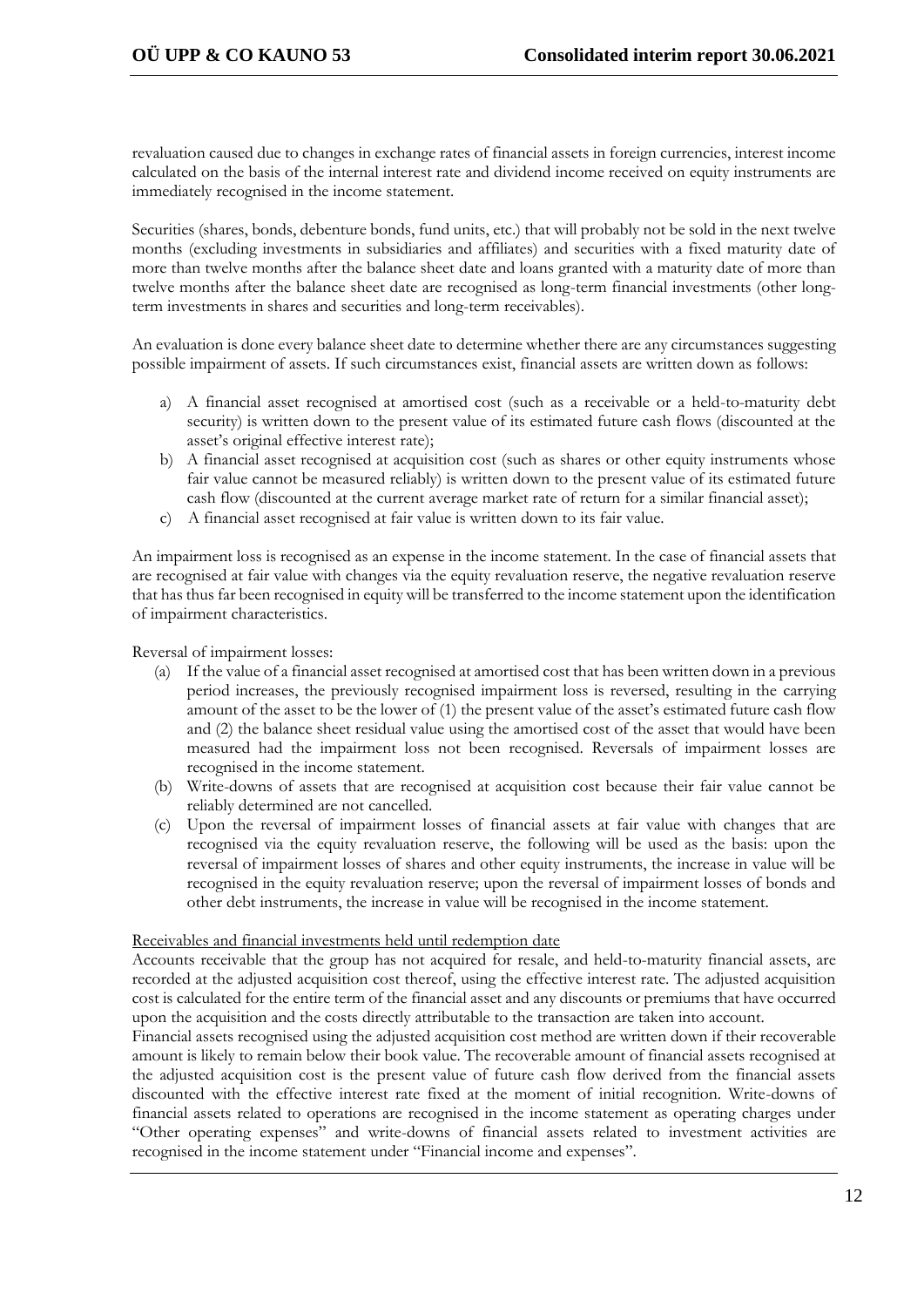Impairment of individually important financial assets is determined separately for each asset. Based on historical experience, receivables are treated as uncollectible to the extent of 50% (i.e. a write-down is recorded for the receivables) if they are overdue for more than 90 days, and uncollectible to the extent of 100% if they are overdue for more than 180 days.

Receivables are also recorded as uncollectible in other events that imply that the recoverable amount of the receivable falls short of its book value. Upon the recovery of a receivable that was previously written down or in case of other events that indicate that the write-down is no longer justified, the reversal of the writedown is recognised in the income statement as a decrease in the expenses where the write-down was initially recognised.

Interest income from receivables is recorded in the income statement under "Financial income and expenses".

## **E. Trade receivables**

Current receivables incurred by the group in the course of its daily business activities are recognised as trade receivables. Trade receivables are recognised at the adjusted acquisition cost (i.e. nominal value less repayments and any necessary write-downs).

Discounts on receivables are represented whenever there is objective evidence of the fact that the total amount of receivables will not be received in accordance with the initial contractual terms and conditions pertaining to receivables. The circumstances referring to a possible decrease in the value of receivables are the bankruptcy of a debtor or their significant financial difficulties and failure to stick to deadlines. An impairment of individually important receivables (i.e. the need for a write-down) is evaluated separately regarding each buyer proceeding from the present value of the amounts to be presumably received in the future. In the case of such receivables that are not individually significant, and in relation to which it is not directly known that their value has been decreased, the decrease in the value is assessed as a total, with due consideration of the experience for previous years pertaining to outstanding receivables. The write-down amount of doubtful accounts is the difference in the book value of such accounts and the present value of future cash flows using the internal interest rate method. The book value of the receivables is reduced by the amount of doubtful accounts and the loss from the write-down is recorded in the income statement. The receivable and its write-down are written off the balance sheet if the receivable is deemed to be uncollectible. Collection of doubtful receivables that have previously been written down is recognised as a decrease in the expenses of doubtful receivables.

## **F. Investment properties**

Investment property is a real estate object held by the group first and foremost for the purpose of earning operating income and increase in value rather than using it upon the production of goods or services, for administrative purposes, or for sale in the course of regular business activities.

Investment properties are recognised using the fair value method. When applying the fair value method, the investment property is recognised by the group on every balance sheet date at fair value proceeding from the discounted cash flow method.

Fair value is adjusted only upon the increase or decrease of value by more than 2% compared to the respective value in the previous year. Gains and losses on changes in the value are reported in the income statement under "Other operating revenue" and "Other operating charges".

## **G. Tangible fixed assets**

Assets that cost 200 euros and more and whose useful lives exceed one year are deemed to be tangible fixed assets. Assets whose useful lives exceed 1 year but whose acquisition cost is less than 200 euros are recognised as low-value inventory (under inventories) until taken into use and transferred into expenses in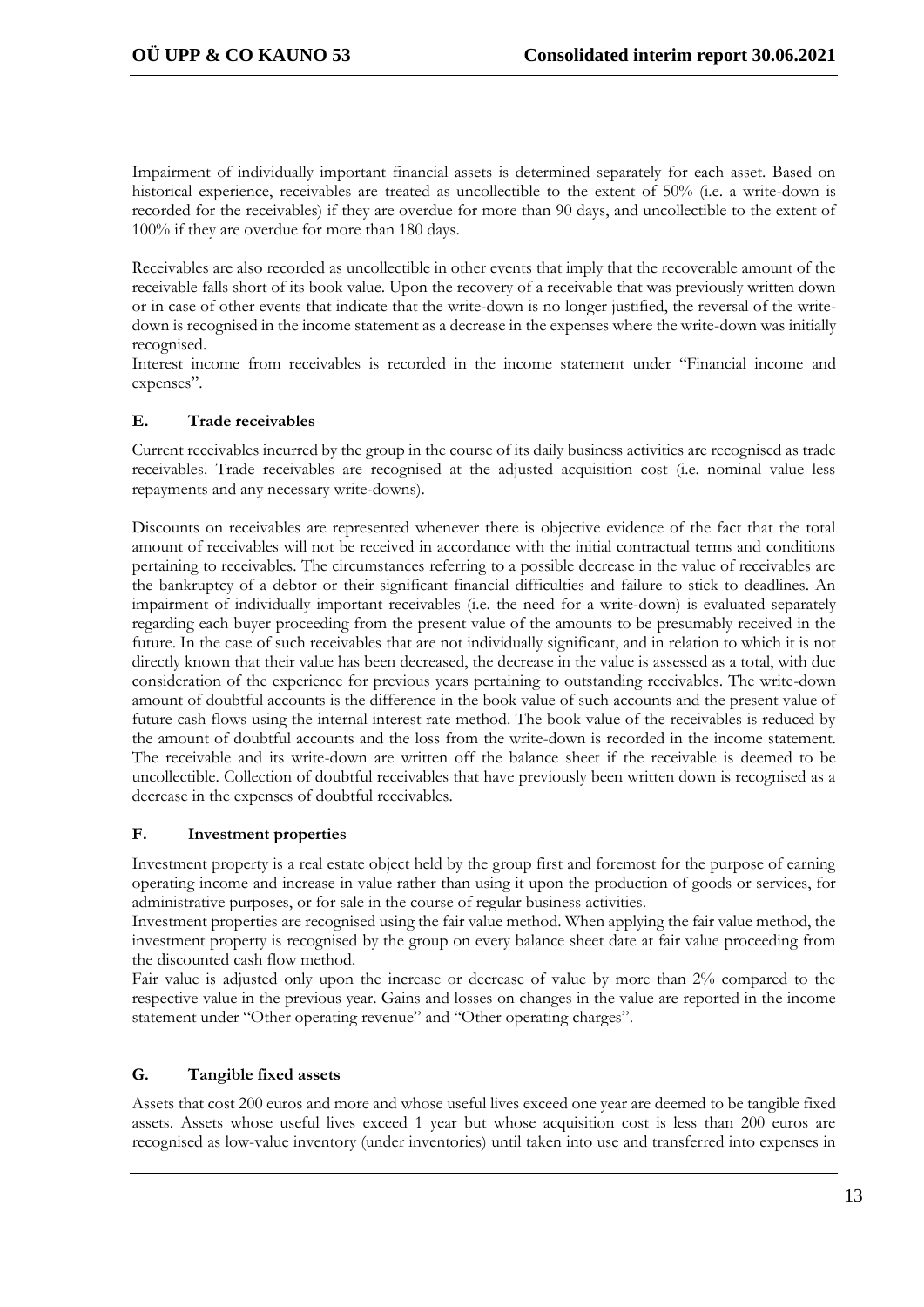the extent of 100% at the time they are taken in use. Expensed low-value inventory is reported off the balance sheet.

Tangible fixed assets are registered at their acquisition cost, which comprises the purchase price and expenses directly attributable to the acquisition.

Tangible fixed assets are subsequently recognised in the balance sheet at their acquisition cost less accumulated depreciation and any possible write-downs resulting from impairment.

If an item of tangible fixed assets consists of distinguishable components with different useful lives, such components are registered in accounting as separate items of assets and different depreciation rates are assigned to them according to their useful lives.

Later expenses on recognised tangible fixed assets (e.g. the replacement of certain parts of an asset) are added to the book value of the assets if the following criteria have been met: (a) it is likely that as a result, the group will receive economic benefit in the future; and (b) their acquisition cost can be reliably measured. Replaced parts are written off the balance sheet. All other expenditure is recognised as expenses in the period when the expenses were incurred.

Straight-line method is used for the depreciation of tangible fixed assets. Depreciation rates are established separately for each item of tangible fixed assets on the basis of its useful life. Annual depreciation rates for classes of fixed assets are as follows:

| $\bullet$ Land                                  | $0\%$       |
|-------------------------------------------------|-------------|
| • Buildings and structures                      | $2 - 15\%$  |
| • Machinery and equipment                       | $8 - 50\%$  |
| • Means of transport                            | $15 - 25\%$ |
| • Other fixtures, fittings, tools and equipment | $20 - 40\%$ |

Depreciation of assets is discontinued if the final value of the assets which equals a sum that the group would receive upon transfer of the assets today, if the assets were of the same age and in the same state as they are expected to appear at the end of their useful life, exceeds the book value of the assets. The depreciation methods, rates and final values of tangible fixed assets are reviewed at least at the end of each financial year and if new estimates differ from the previous ones, the variations are recognised as changes in accounting estimates, i.e. they are carried forward.

Possible impairment of tangible fixed assets is assessed if certain events or developments imply that the recoverable amounts of the assets may be smaller than their book value. If such developments exist, the group will carry out an evaluation of the recoverable amount of the assets. If the estimated recoverable amount of the assets is below their book value, the assets or assets constituting a cash-generating unit are written down to their recoverable amount, which is equal to the higher of the present value (or value in use) of the future cash flow from the assets or the fair value of the assets less costs to sell. The fair value of assets is determined by independent experts, if necessary. The write-down is recorded as an expense of the accounting period on the same row of the income statement where the depreciation on the written down assets or the assets belonging to a cash generating unit has been recorded.

If later the recoverable amount of the assets increases, exceeding its book value, the write-down will be cancelled and the book value of the assets will be increased, but not in excess of the book value of the assets that would have been recorded if the assets had not been written down. Cancellation of a write-down of assets is recognised in the income statement on the same account where the previous write-down was recognised.

Recognition of tangible fixed assets is discontinued upon their transfer or if the group does not expect fiscal advantages from their use or sales. Gains and losses on discontinued recognition of tangible fixed assets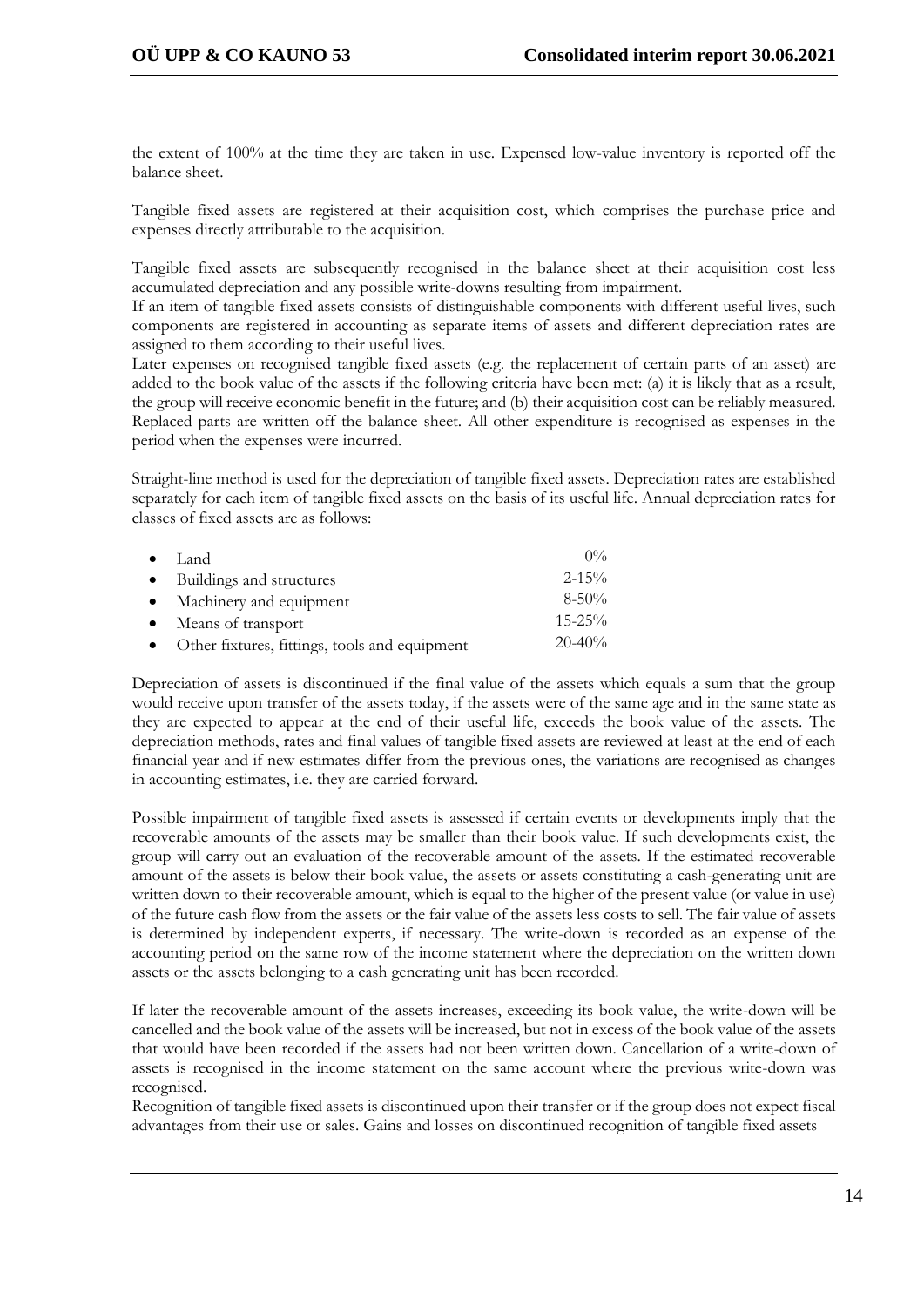are recognised in the income statement under "other operating revenue" or "other operating charges" for the period when recognition was discontinued.

## **H. Intangible fixed assets**

Intangible fixed assets are registered at their acquisition cost, which comprises the purchase price and expenses directly attributable to the acquisition. Intangible fixed assets are subsequently recognised in the balance sheet at their acquisition cost less accumulated depreciation and any possible write-downs resulting from impairment. Depreciation is calculated using the straight-line method.

## **I. Impairment of assets**

Impairment of intangible assets of undefined useful lives (including goodwill) is checked once a year by comparing the carrying amount of the assets with the recoverable amount.

The occurrence of circumstances referring to possible impairment is assessed in the event of tangible fixed assets with unlimited useful lives and depreciable assets. If such circumstances exist, the recoverable amount of the assets is measured and it is compared with the carrying amount.

The loss caused by impairment is recognised in the amount by which the carrying amount of the asset exceeds its recoverable amount. The recoverable amount of an asset item is the fair value of the asset item from which the costs to sell or the value in use, whichever is higher, have been deducted. To assess the extent of impairment, the recoverable amount is assessed either with regard to individual asset items or the smallest possible groups of assets for which it is possible to differentiate the cash flow. Write-downs of assets are recognised as expenses for the financial year.

Once an asset item has been written down, it is assessed on every subsequent balance sheet date whether it may be likely that the recoverable amount of the asset item has increased in the meantime (excluding goodwill whose write-downs are not cancelled). Any previous write-downs are cancelled if the impairment test shows that the recoverable amount of an asset item or a group of assets (cash generating unit) has increased to over the carrying amount and the carrying amount of the asset item is increased to the amount that would have emerged considering normal depreciation during the years in-between. Cancellations of write-downs are recognised in the income statement of the annual period as a reduction of the cost of writedowns of fixed assets.

## **J. Financial liabilities**

All financial liabilities (trade creditors, loans raised, accrued expenses, bonds issued and other short-term and long-term payables) are initially registered at their acquisition cost, which also includes all the expenses directly attributable to acquisition. Any further recognition takes place pursuant to the adjusted acquisition cost method (except the financial liabilities acquired for the purpose of resale and derivative instruments of negative fair value that are recognised at the fair value thereof).

The adjusted acquisition cost of short-term financial liabilities is generally equal to their nominal value and therefore short-term financial liabilities are recognised in the balance sheet in the amounts subject to payment. In order to calculate the adjusted acquisition cost of long-term financial liabilities, they are initially recognised at the fair value of the amounts received (less any transaction costs), considering the interest expenses to be incurred on the liability in future periods, using the internal interest rate method.

A financial liability is classified as current if its payment term is within twelve months as of the balance sheet date or if the group does not have the unconditional right to postpone the payment of the obligation for more than twelve months after the balance sheet date. Loans payable that are due within 12 months as of the balance sheet date, but which are refinanced as long-term after the balance sheet date, but before the approval of the financial statements, are recognised as current liabilities. Loans payable that the lender had the right to recall on the balance sheet date due to a breach of the terms and conditions provided for in the loan agreement are also recognised as current liabilities.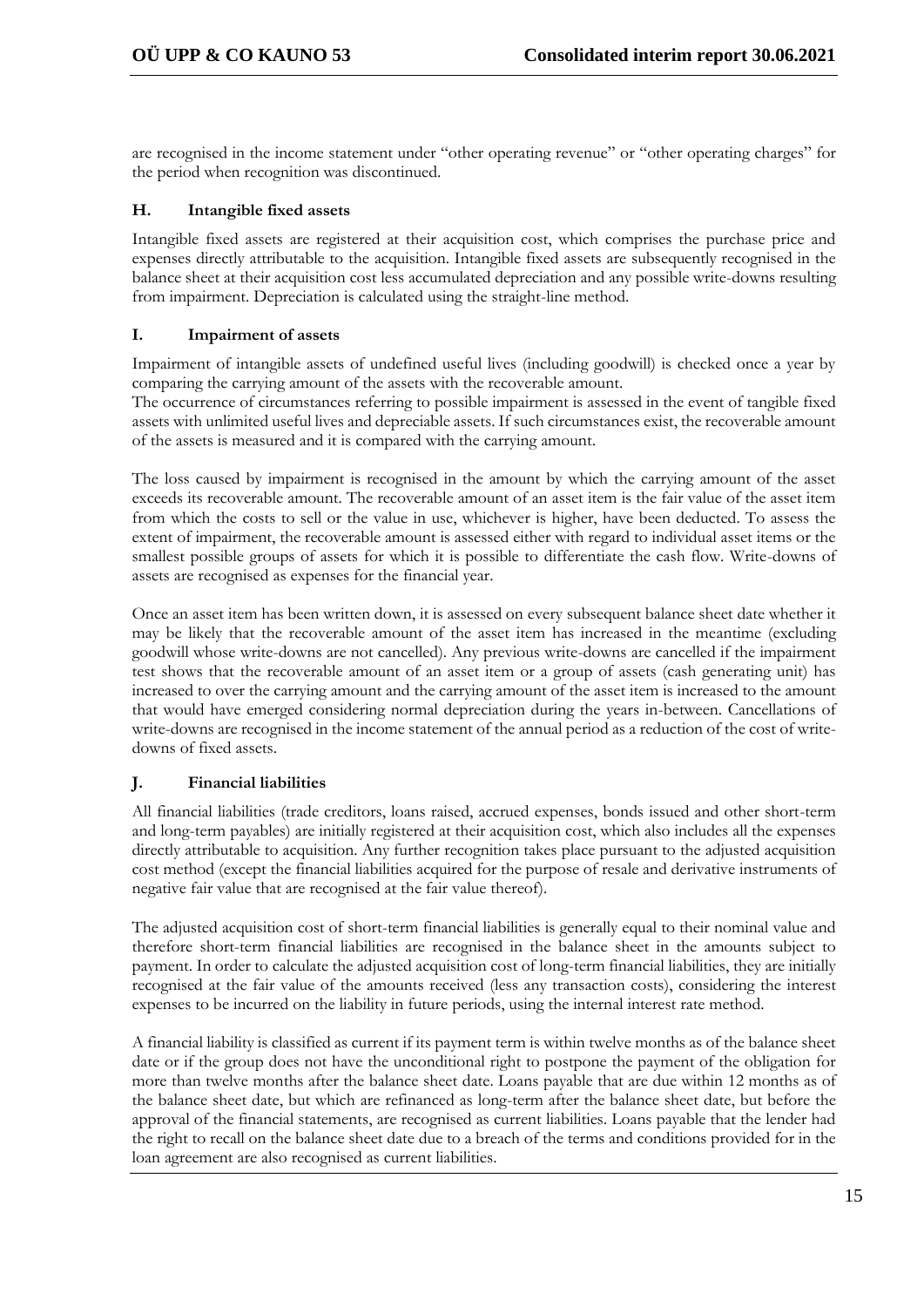Promises, guarantees and other obligations that may turn to liabilities under certain conditions in the future, but the likelihood of whose realisation in the opinion of the management of the parent company is smaller than the likelihood of non-realisation, have been disclosed as contingent liabilities in the notes to the financial statements.

## **K. Revenue**

Revenue from the sale of services is recognised in the period in which the service is provided if the revenue gained from providing the service can be reliably measured, the proceeds arising from the transaction are likely to be collected, and the expenses related to the transaction can be reliably assessed. Revenue from the sale of goods is recognised when all significant risks related to ownership have been transferred to the buyer, the proceeds arising from the sale are likely to be collected, and the expenses related to the sales revenue and the transaction can be reliably determined.

Sales revenue reflects the sale of services and goods related to the principal activity. Other operating revenue comprises irregular revenue not directly related to the principal activity.

Interest income is recognised on an accrual basis once it is likely that the group will gain economic benefit from the transaction and the amount of interest income can be reliably measured.

## **L. Expenses**

Expenses are recognised on an accrual basis, i.e. at the moment when the economic transaction actually occurs, not when the liability is paid.

Expenses are recognised in the same period as the revenue associated with them. Expenses that are likely to participate in generating economic benefits in future periods are recognised on the balance sheet as assets at the moment of their emergence and as expenses in the period(s) when the expenses associated with them emerge.

Expenses of services and goods purchased directly for the purpose of the principal activity are recognised in the income statement under "Goods, raw materials and services". Other operating expenses comprise expenses that are not regarded directly as costs of provision of services. Other operating revenue comprises irregular expenses not related to the principal activity.

Interest expenses are recognised as financial expenses of the reporting period on the accrual basis.

## **M. Corporate income tax**

Pursuant to the currently applicable Income Tax Act, a company registered in Estonia does not pay income tax on the profit earned, and profit distributed by way of a bonus issue is also not taxed. Companies pay income tax on profit distributed as dividends or other profit distributions, including disbursements from equity, that exceed the monetary and non-monetary contributions to the equity of the company upon the disbursement thereof by monetary or non-monetary means. On the basis of the abovementioned Act, profit distributed by the company as dividends or by other means is taxed with income tax at the rate of 20/80.

Pursuant to the tax legislation applicable in Estonia, the company is not able to disburse all its available equity without additional expenses; instead, a part of equity will be used to cover the income tax on dividends. Provisions in respect of future income tax payable on dividends are not formed before the declaration of dividends, but the relevant information is disclosed in the notes to the accounts.

Corporate income tax related to the disbursement of dividends or the making of other payments that reduce equity is recognised as a liability and an expense at the moment of announcing the dividends or other payments that reduce equity.

Income tax on dividends is recognised in the income statement under income tax expenses during the same period when the dividends are announced, regardless of the period for which they have been announced or when they are actually disbursed.

Taxation of subsidiaries registered in a foreign country.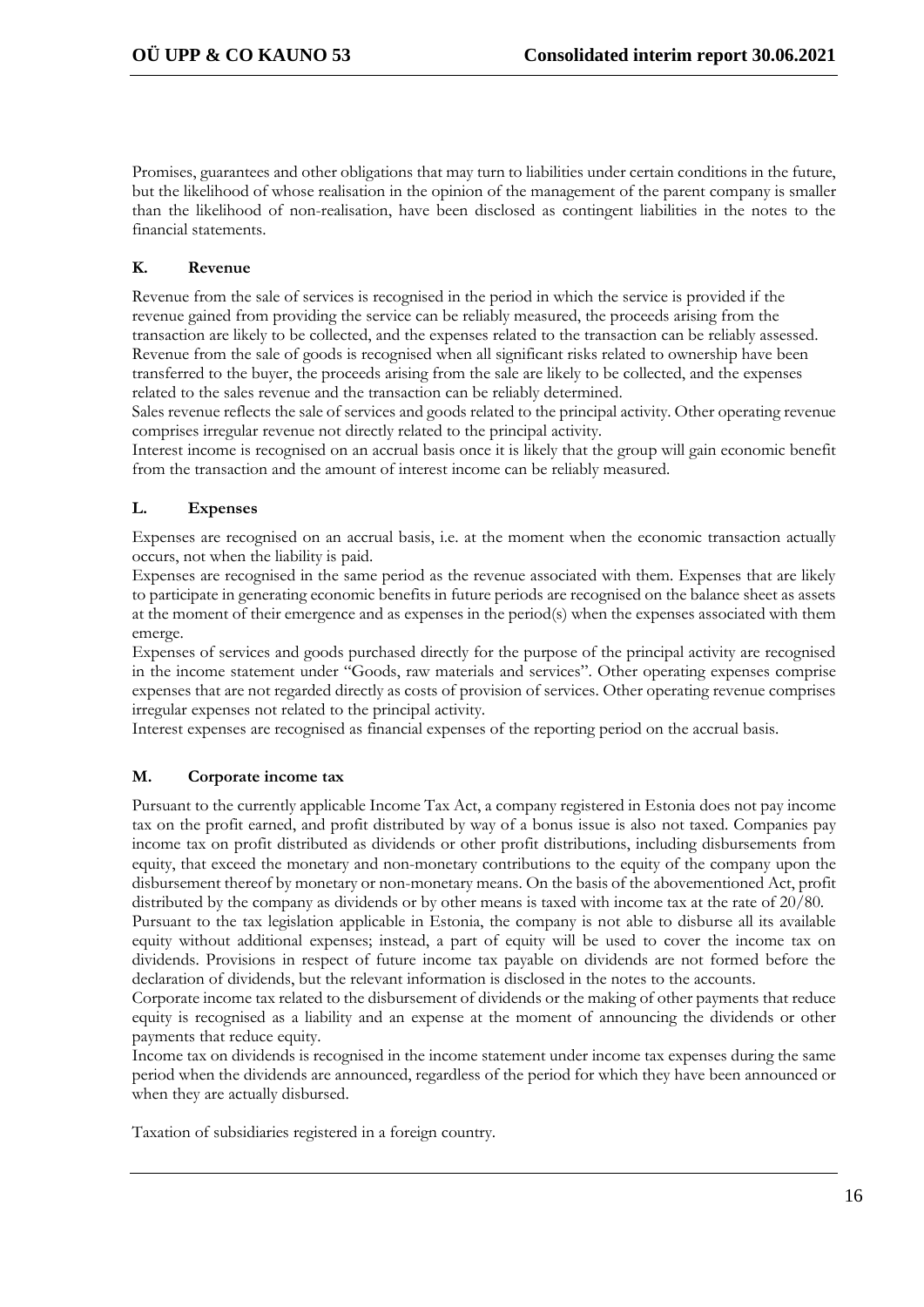Pursuant to the Income Tax Act, the net profit of the company, as adjusted with the temporary and permanent differences provided in the Income Tax Act, is subject to income tax in Lithuania, with the tax rate being 15%.

Deferred tax has been recognised in the accounting pursuant to the liability method on all temporary differences as of the balance sheet date between the tax base and book value of the assets and liabilities. Deferred tax assets are only recognised if it is likely that gains will be earned in the future on whose account the deferred tax assets can be used.

## **N. Lease accounting**

Lease transactions where all significant risks and benefits related to the ownership of the assets are transferred to the lessee are recognised as financial lease. Other lease transactions are treated as operating lease.

The Company leases its assets under operating lease conditions and therefore recognises assets in the balance sheet under regular conditions and similarly to other assets recognised in the balance sheet.

The lessor recognises the rental income received from operating lease during the rental period as revenue in the income statement. The payments made to the lessor are structured such as to increase together with the expected general inflation based on the published indexes in order to compensate for the expected increase in the expenses of the lessor in relation to inflation.

## **O. Events after the balance sheet date**

The interim and annual accounts reflect the material circumstances that influence the evaluation of assets and liabilities and which occurred between the balance sheet date and the preparation date of the financial statements, but which are related to transactions that took place during the accounting period or earlier.

Events after the balance sheet date that have not been considered in the evaluation of assets and liabilities, but that considerably affect the result of the next financial year are disclosed in the financial statements.

## **P. Impact of the global economy**

It is impossible for the management to offer reliable forecasts as to what the impact of potential future unstable conditions in the global economy would be on the group's activities and financial position. The management believes that it has taken all measures required to guarantee the group's sustainability and growth in the current conditions.

## **Q. Related parties**

Parties are considered to be related if one party either controls the other party or has significant influence on the business decisions made by the other party, including the parent company and other companies belonging to the same group, members of the supervisory board and the management board, their family members and companies that are controlled by said persons or where said persons have significant influence.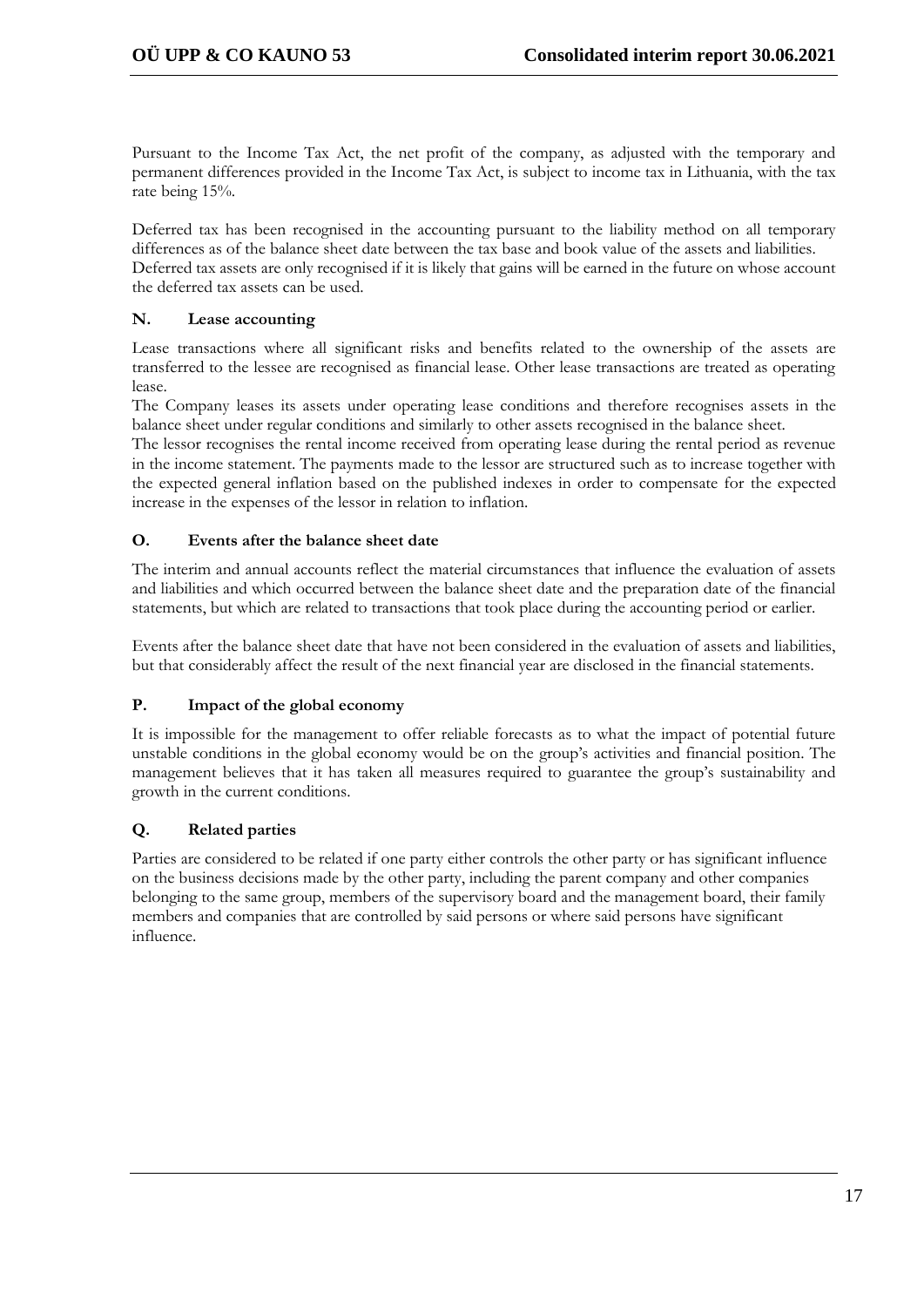**Note 2 Cash** (EUR)

|              |         | 30.06.2021 30.06.2020 |
|--------------|---------|-----------------------|
| Cash at bank | 510,426 | 317.211               |
| Total cash   | 510,426 | 317,211               |

The Group has bank accounts in Swedbank and OP Corporate Bank Lithuanian Branch. Cash payments are not accepted.

## **Note 3 Subsidiaries**

Group shareholding

|               |           | Country Holding $\%$ Holding $\%$ |            |
|---------------|-----------|-----------------------------------|------------|
|               | Ωt        | as of                             | as of      |
| Name          | location  | 30.06.2020                        | 30.06.2019 |
| Promalita UAB | Lithuania | $100\%$                           | $100\%$    |

The shares of the subsidiary are not listed on the stock exchange.

## **Note 4 Investment properties**

(EUR)

|                           | Built-up   |            |
|---------------------------|------------|------------|
|                           | registered |            |
|                           | immovable  | Total      |
| <b>Balance 31.12.2020</b> | 15,750,000 | 15,750,000 |
|                           |            |            |
| Change in fair value      | $\Omega$   | $\theta$   |
| <b>Balance 30.06.2021</b> | 15,700,000 | 15,700,000 |
|                           |            |            |
| <b>Balance 31.12.2019</b> | 15,750,000 | 15,750,000 |
|                           |            |            |
| Change in fair value      | $\Omega$   | $\Omega$   |
| <b>Balance 30.06.2020</b> | 15,750,000 | 15,750,000 |
|                           |            |            |

Investment properties have been recognised at fair value. Colliers International Advisors UAB served as the independent evaluator.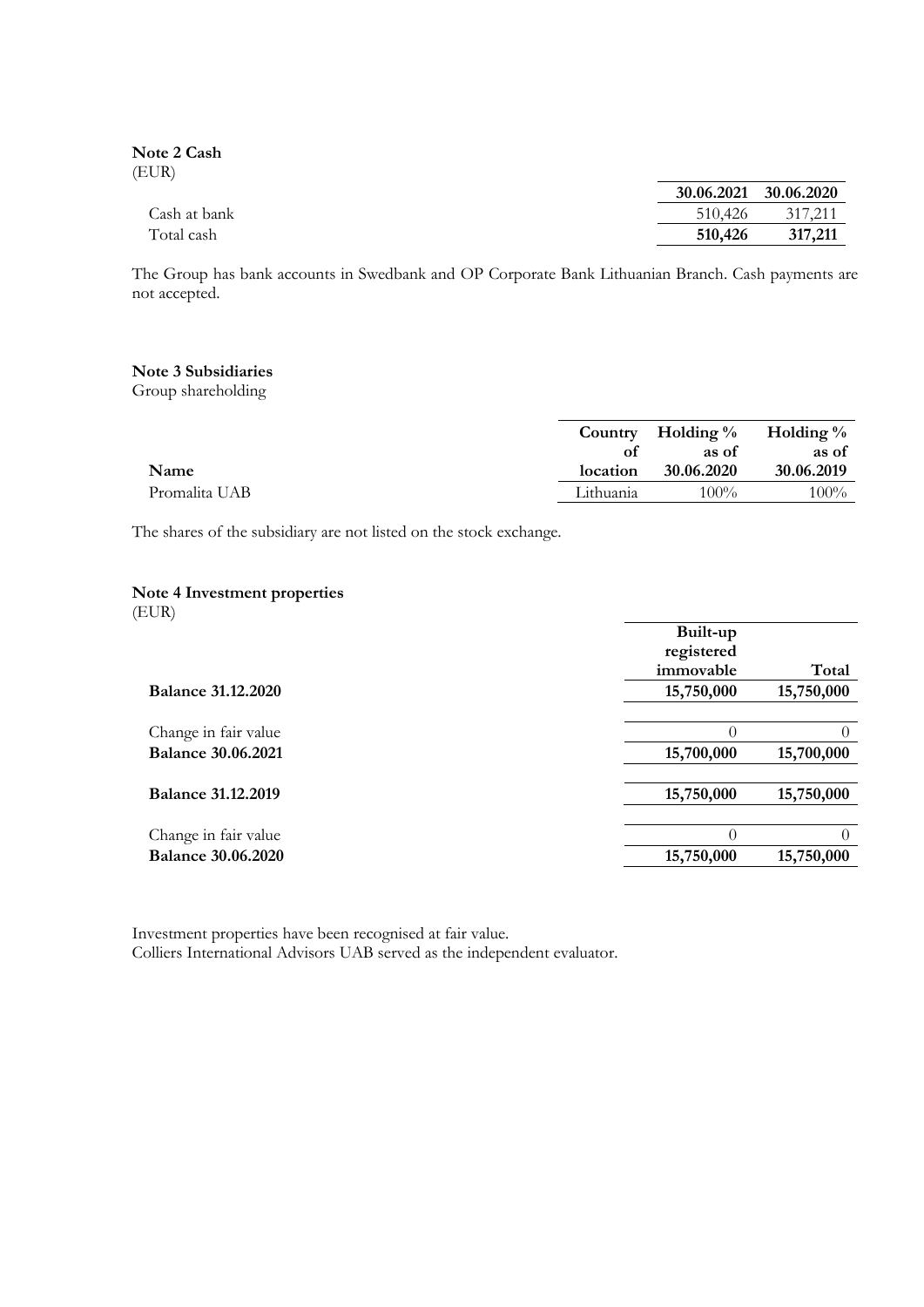**Note 5 Intangible fixed assets** (EUR)

|                           | Goodwill   | Total      |
|---------------------------|------------|------------|
|                           |            |            |
| <b>Balance 31.12.2020</b> |            |            |
| Acquisition cost          | 1,280,818  | 1,280,818  |
| Accumulated depreciation  | $-638,044$ | $-638,044$ |
| <b>Residual value</b>     | 642,774    | 642,774    |
|                           |            |            |
| Depreciation costs        | $-109,096$ | $-109,096$ |
|                           |            |            |
| <b>Balance 30.06.2021</b> |            |            |
| Acquisition cost          | 1,280,818  | 1,280,818  |
| Accumulated depreciation  | $-747,140$ | $-747,140$ |
| <b>Residual value</b>     | 533,678    | 533,678    |
|                           |            |            |
|                           |            |            |
| <b>Balance 31.12.2019</b> |            |            |
| Acquisition cost          | 1,280,818  | 1,280,818  |
| Accumulated depreciation  | $-426,938$ | $-426,938$ |
| <b>Residual value</b>     | 853,880    | 853,880    |
|                           | $-106,734$ | $-106,734$ |
| Depreciation costs        |            |            |
| <b>Balance 30.06.2020</b> |            |            |
| Acquisition cost          | 1,280,818  | 1,280,818  |
| Accumulated depreciation  | $-533,672$ | $-533,672$ |
| <b>Residual value</b>     | 747,146    | 747,146    |
|                           |            |            |
|                           |            |            |

## **Note 6 Loans payable** (EUR)

| 30.06.2021                 | Current | Long-term    | Liability  |
|----------------------------|---------|--------------|------------|
|                            | part    | part         | total      |
| Long-term bank loans $*$   | 460,000 | 6,823,334    | 7,283,334  |
| Long-term shareholder loan |         | 671,850      | 671,850    |
| Long-term bonds            |         | 4,700,000    | 4,700,000  |
| Total loans payable        | 460,000 | 12, 195, 184 | 12,655,184 |

|                            | 31.06.2020 | Current | Long-term  | Liability    |
|----------------------------|------------|---------|------------|--------------|
|                            |            | part    | part       | total        |
| Long-term bank loans $*$   |            | 460,000 | 7,283,334  | 7,743,343    |
| Long-term shareholder loan |            |         | 671,850    | 671,850      |
| Long-term bonds            |            |         | 4,700,000  | 4,700,000    |
| Total loans payable        |            | 460,000 | 12,655,184 | 13, 115, 184 |

\* OP Corporate Bank Lithuanian Branch has issued the loan to the Group. The underlying currency of all the loans is the euro.

See Note 14 for further information about collateral.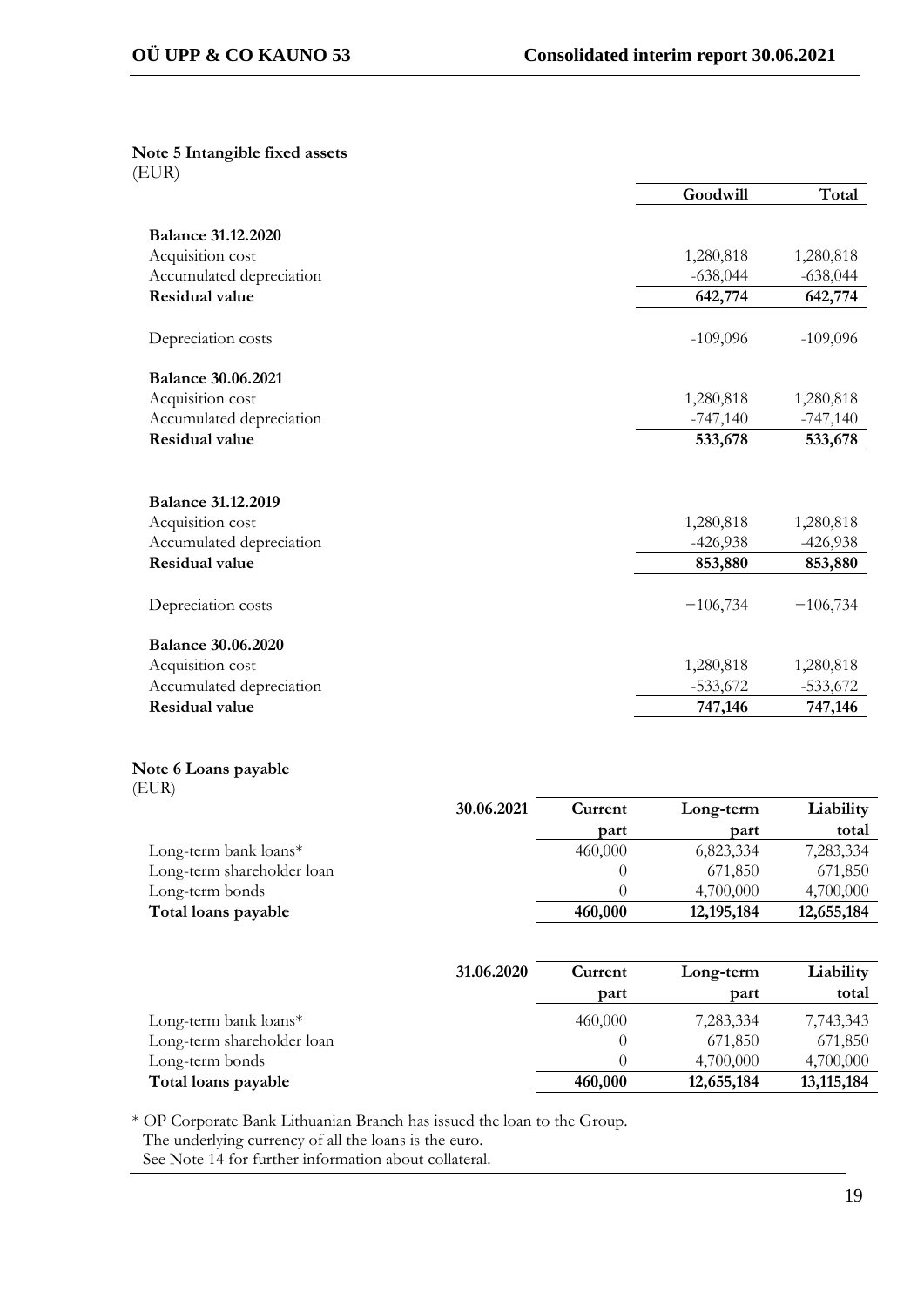## **Note 7 Payables and prepayments**

(EUR)

|                                | 30.06.2021 | 30.06.2020 |
|--------------------------------|------------|------------|
| Trade creditors                | 1,901      | 2,259      |
| Payables to employees          | 34         | 98         |
| Prepayments received           | 60,398     | 74,222     |
| Interest payable               | 86,231     | 80,632     |
| Total payables and prepayments | 148,564    | 157,211    |
|                                |            |            |

## **Note 8 Long-term provisions**

The long-term provisions comprises the deferred income tax liability of the Lithuanian subsidiary.

## **Note 9 Share capital**

|                        | 30.06.2021 | 30.06.2020 |
|------------------------|------------|------------|
| Share capital (EUR)    | 2.500      | 2,500      |
| Number of shares (pcs) |            |            |

## Potential income tax liability of the Group

The retained earnings of the company as of 30 June 2021 amounted to EUR 1,720,611 (30.06.2020: EUR 1,384,884). The maximum amount of income tax payable upon disbursement of all retained profit as dividends is EUR 344,122 (30.06.2019: EUR 276,977). Therefore, EUR 1,376,489 (30.06.2019: EUR 1,107,907) can be disbursed as dividends.

The maximum potential income tax liability has been calculated on the assumption that the total distributed net dividends and income tax expense associated with their payment may not exceed distributable profits as of 30.06.2021.

#### **Note 10 Sales revenue** (EUR)

Sales revenue of the Group by geographical regions:

|                                                   | 2021     | 2020     |
|---------------------------------------------------|----------|----------|
| Geographical regions                              | 6 months | 6 months |
| Lithuania                                         | 657,303  | 654,089  |
| Total                                             | 657,303  | 654,089  |
|                                                   |          |          |
| Sales revenue of the Group by fields of activity: |          |          |

|                             | 2021 6  | 2020 6  |
|-----------------------------|---------|---------|
| Fields of activity          | months  | months  |
| Lease of warehouse premises | 657.303 | 654,089 |
| Total                       | 657,303 | 654,089 |
|                             |         |         |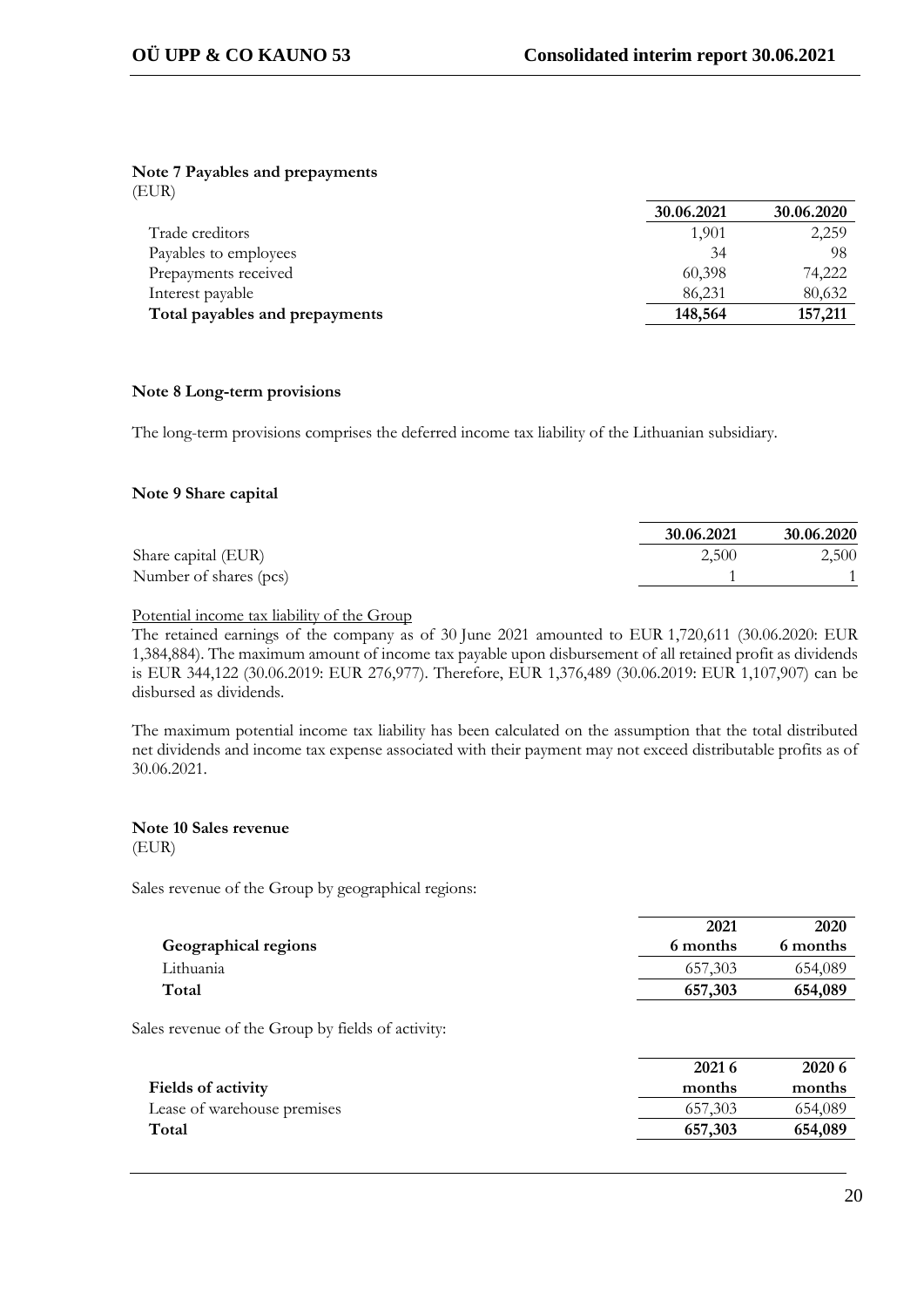#### **Note 11 Other operating expenses** (EUR)

|                                           | 2021 6    | 2020 6    |
|-------------------------------------------|-----------|-----------|
|                                           | months    | months    |
| Administration and office expenses        | $-37,336$ | $-29,016$ |
| Securities management expenses            | $-3,474$  | $-3,523$  |
| Expenses of legal and other consultations | $-7.949$  | $-7,932$  |
| Total                                     | $-48,759$ | $-40,471$ |

## **Note 12 Financial revenue and expenses** (EUR)

| 2021 6     | 2020 6     |
|------------|------------|
| months     | months     |
| $-188,000$ | $-188,000$ |
| $-83,169$  | $-89,843$  |
|            | $-277,843$ |
|            | $-271,169$ |

## **Note 13 Income tax**

The calculated income tax expenses of the Group have arisen due to the tax liability of the Lithuanian subsidiary.

## **Note 14 Contingent liabilities and off-balance-sheet assets and liabilities**

The collateral for the loans and issued bonds is as follows:

- Mortgage in the first ranking on the registered immovable of RIMI LC in the amount of 11,960,000 euros with the market value of the real estate being at least 15,750,000 euros;
- Mortgage in the second ranking on the registered immovable of RIMI LC in the amount of 6,110,000 euros for the benefit of the collateral agent as the pledgee (established pursuant to a collateral agent contract and terms and conditions for the benefit of the investors).

## **Note 15 Transactions with related parties** (EUR)

The following were deemed as related parties when the financial statements were prepared:

- a. owners (parent company and persons who control or have a significant influence over the parent company);
- b. executive management and senior management; and
- c. close relatives of the aforementioned persons and the companies being controlled by them or being under the significant influence of such persons.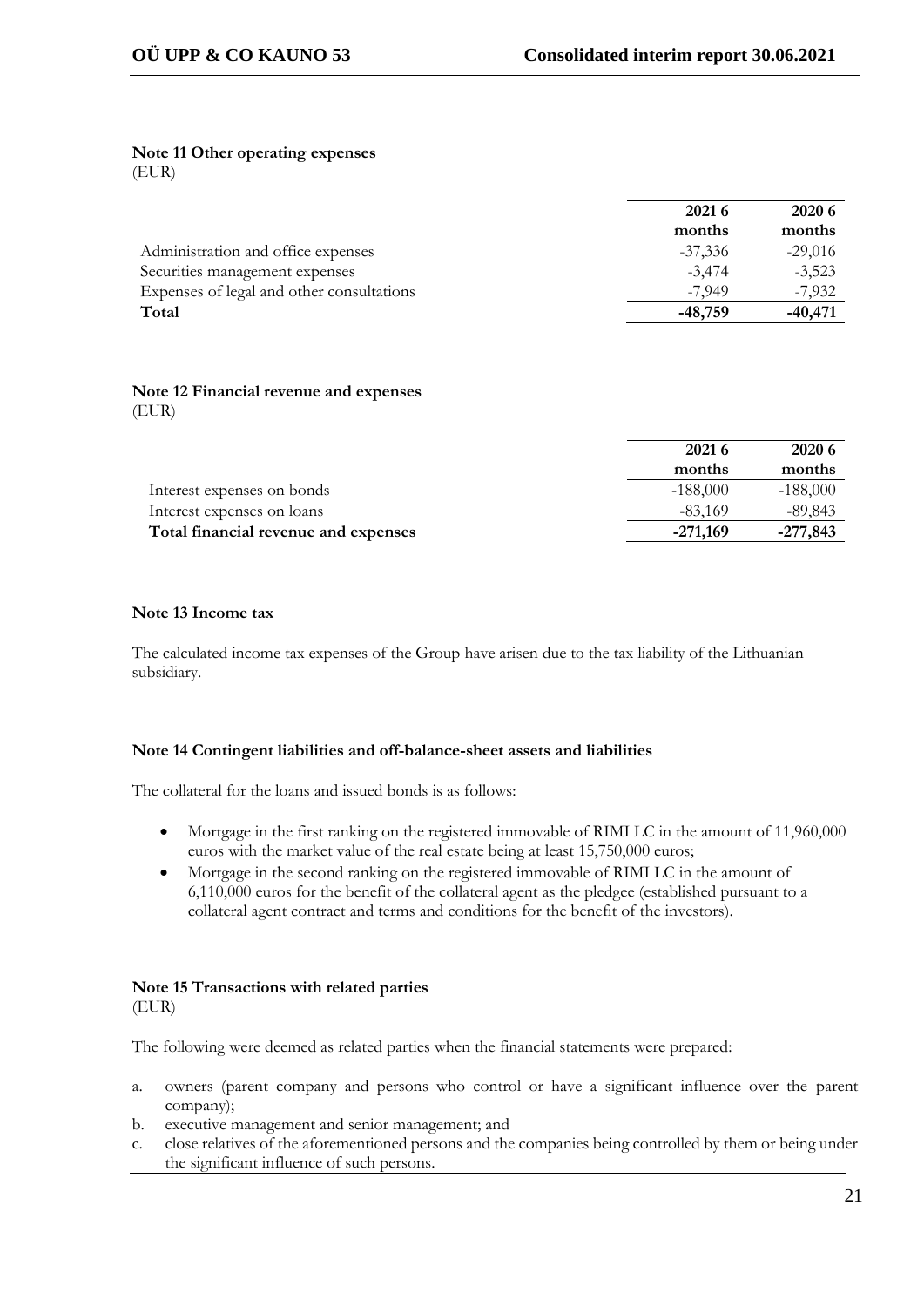As of 30.06.2020 and 30.06.2021, there were no receivables from related parties of the Group.

| Payables                                                  | 30.06.2021 | 30.06.2020 |
|-----------------------------------------------------------|------------|------------|
| Parent company and persons who control the parent company | 671,850    | 671,850    |
| Total                                                     | 671,850    | 671,850    |

Interest in the amount of EUR 26,874 has been calculated in the reporting period on loans received from related parties (2020 6 months: EUR 20,156).

Remuneration and other benefits in the total amount of 193 euros has been calculated for the members of the executive and senior management in the reporting period (2020 6 months: 160 euros). No remuneration was paid and no benefits were granted to the members of the supervisory board in the accounting period or the reference period. Premature termination of service contracts with members of the management board and the supervisory board would result in no liability to pay a severance bonus for the Group.

## **Note 16 Unconsolidated balance sheet of Parent Company**

(EUR)

|                                      | 30.06.2021 | 30.06.2020 |
|--------------------------------------|------------|------------|
|                                      |            |            |
| Cash                                 | 475,990    | 45,311     |
| Receivables and prepayments          | 34,409     | 73,508     |
| Total current assets                 | 510,399    | 118,819    |
| Long-term financial investments      | 1,764,444  | 1,364,696  |
| Long-term receivables                | 4,906,350  | 5,356,350  |
| <b>Total fixed assets</b>            | 6,670,794  | 6,721,046  |
| <b>TOTAL ASSETS</b>                  | 7,181,193  | 6,839,865  |
| Payables and prepayments             | 86,232     | 80,632     |
| Total current liabilities            | 80,632     | 80,632     |
| Long-term loans payable              | 5,371,850  | 5,371,850  |
| <b>Total non-current liabilities</b> | 5,371,850  | 5,371,850  |
| <b>TOTAL LIABILITIES</b>             | 5,458,082  | 5,452,482  |
| Share capital                        | 2,500      | 2,500      |
| Retained earnings                    | 1,720,611  | 1,384,883  |
| <b>TOTAL EQUITY</b>                  | 1,723,111  | 1,387,383  |
| TOTAL LIABILITIES AND EQUITY         | 7,181,193  | 6,839,865  |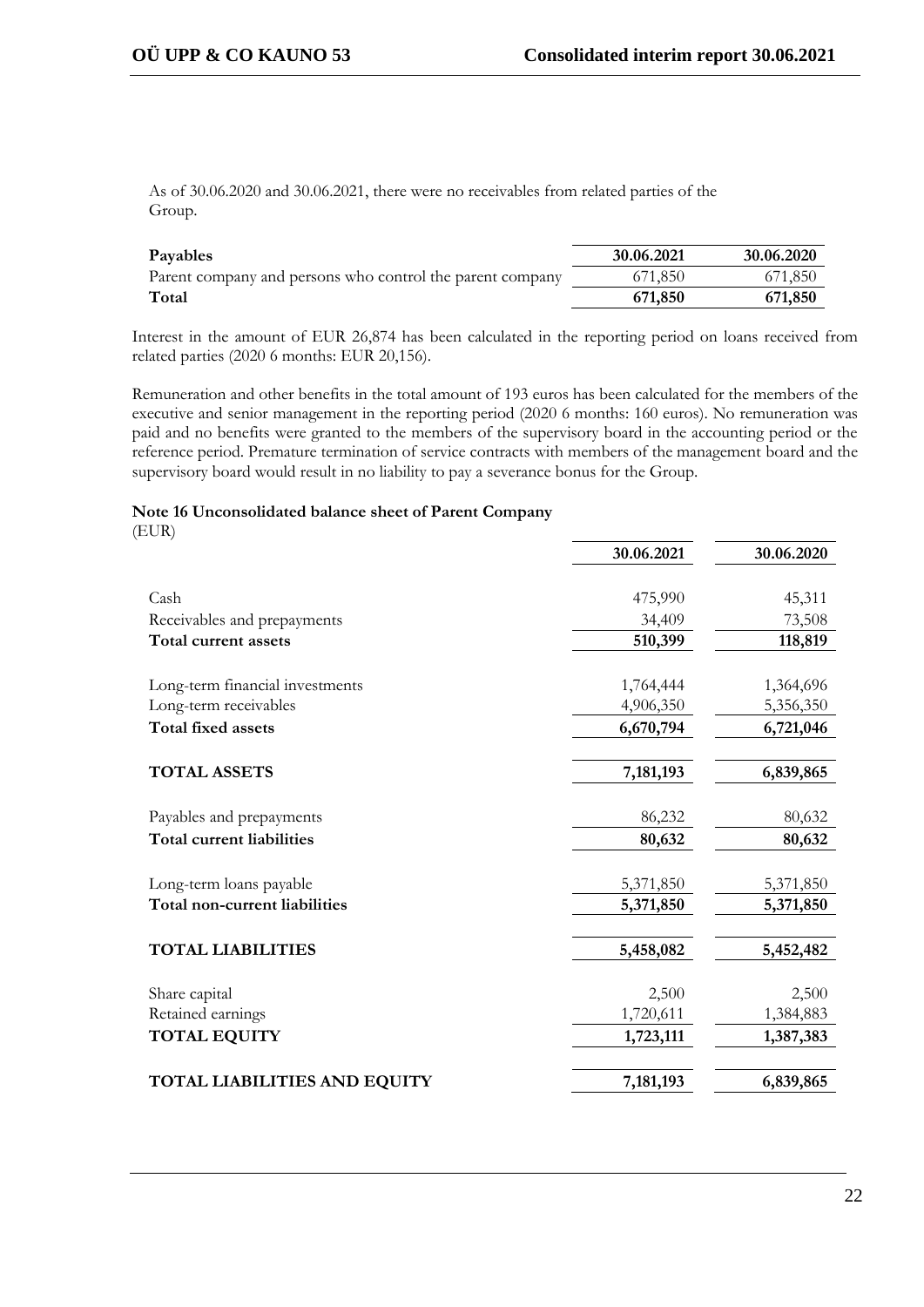## **Note 17 Unconsolidated income statement of Parent Company**

(EUR)

|                                      | 2021 6<br>months | 2020 6<br>months |
|--------------------------------------|------------------|------------------|
| Operating expenses                   | $-12,391$        | $-8,034$         |
| <b>Operating profit (loss)</b>       | $-12,390$        | $-8,034$         |
| Financial income (expenses)          | 196,366          | 201,500          |
| Profit before income tax             | 183,975          | 193,466          |
| Net profit (loss) for financial year | 183,975          | 193,466          |

## **Note 18 Unconsolidated cash flow statement of Parent Company** (EUR)

|                                                  | 2021 6     | 2020 6     |
|--------------------------------------------------|------------|------------|
|                                                  | months     | months     |
|                                                  |            |            |
| Operating profit                                 | $-12,391$  | $-8,034$   |
| Change in assets related to operating activities | $-900$     | $-900$     |
| Change in assets related to liabilities          | 6          | $-3,660$   |
| Total cash flow from operating activities        | $-13,285$  | $-12,594$  |
| Repayments of loans and bonds                    | 450,000    | $\theta$   |
| Interest received                                | 178,544    | 180,925    |
| Total cash flow from investing activities        | 628,544    | 180,925    |
| Interest paid                                    | $-205,915$ | $-208,153$ |
| Total cash flow from financing activities        | $-205,915$ | $-208,153$ |
| Total cash flow                                  | 409,344    | $-39,822$  |
| Cash at beginning of period                      | 66,646     | 85,133     |
| Change in cash                                   | 409,344    | $-39,822$  |
| Cash at end of period                            | 475,990    | 45,311     |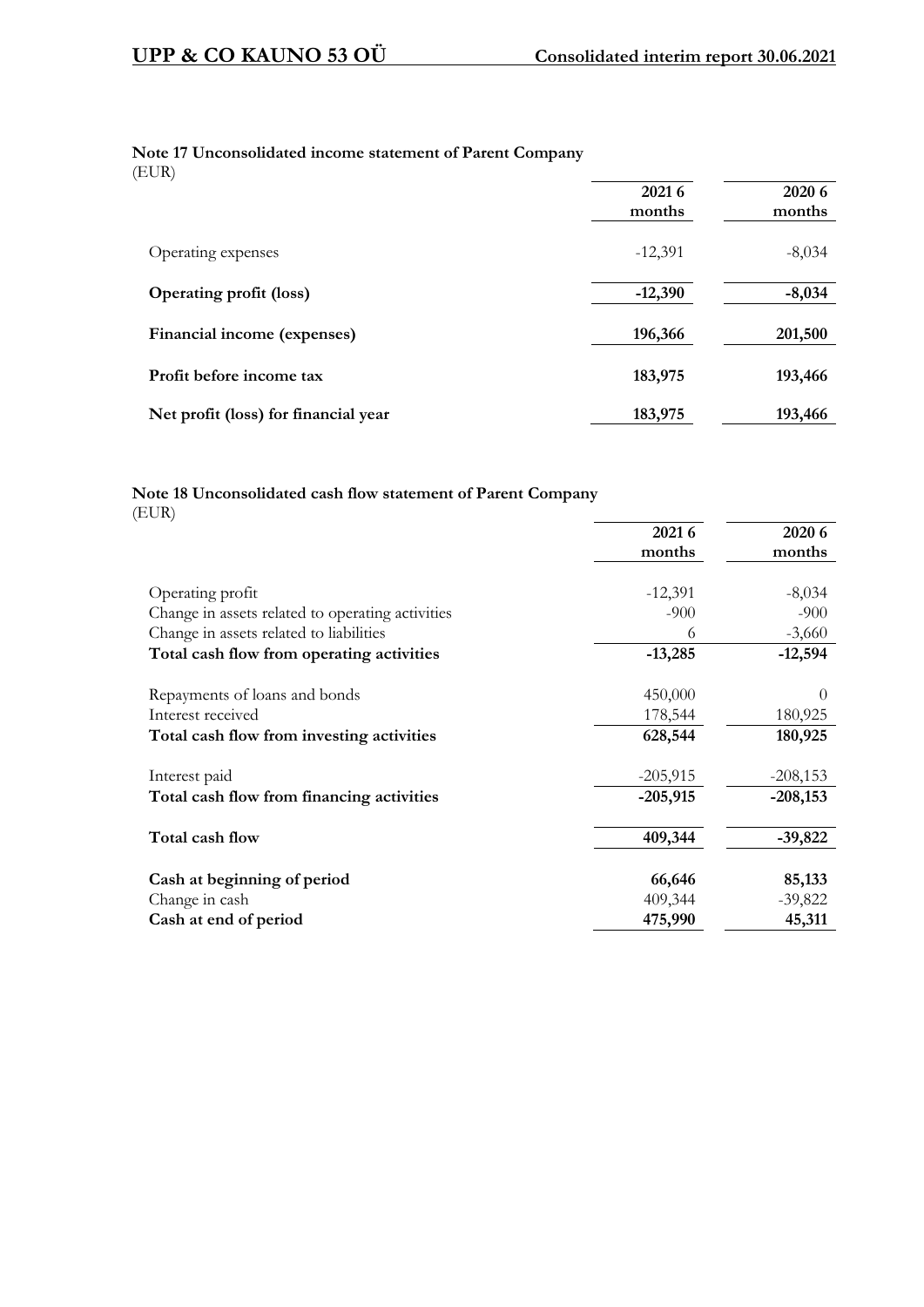#### **Note 19 Statement of changes in equity of Parent Company** (EUR)

|                             | Share capital | Retained  | Equity    |  |  |
|-----------------------------|---------------|-----------|-----------|--|--|
|                             |               | profit    | Total     |  |  |
| As of 31,12,2020            | 2,500         | 1,536,636 | 1,539,136 |  |  |
|                             |               |           |           |  |  |
| Profit for reporting period | $\theta$      | 183,975   | 183,975   |  |  |
| As of 30.06.2021            | 2,500         | 1,720,611 | 1,723,111 |  |  |
|                             |               |           |           |  |  |
| As of 31.12.2019            | 2,500         | 1,191,417 | 1,193,917 |  |  |
|                             |               |           |           |  |  |
| Profit for reporting period | $\theta$      | 193,466   | 193,466   |  |  |
| As of 30.06.2020            | 2,500         | 1,384,883 | 1,387,383 |  |  |